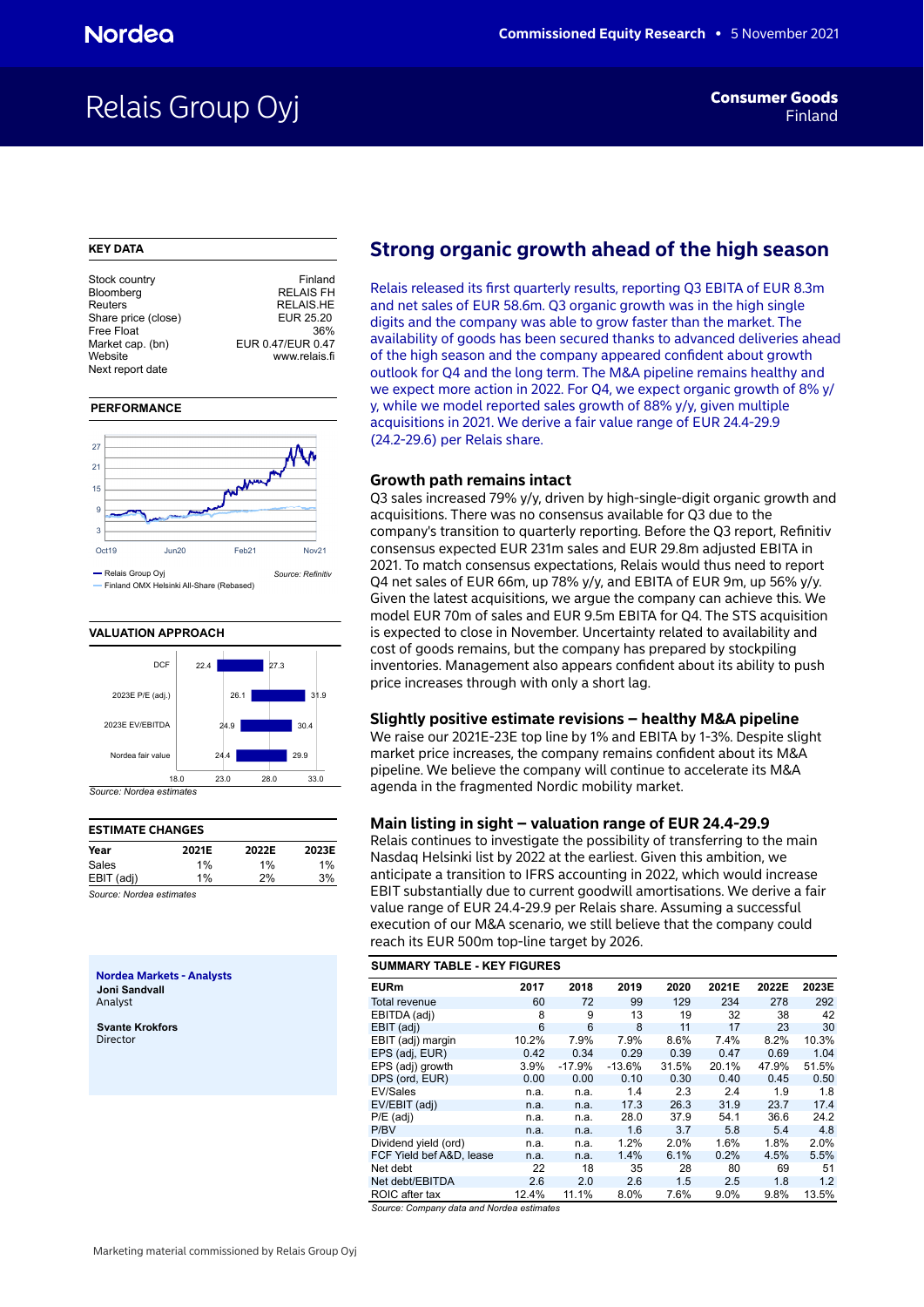# **Q3 2021 deviation and results takeaways**

Relais reported Q3 EBITA of EUR 8.3m, up 53% y/y. There was no consensus available due to the company's transition to quarterly reporting. Net sales increased 79% y/y, driven by acquisitions and above-market organic growth. Before the Q3 report, Refinitiv consensus expected EUR 231m sales and EUR 29.8m adjusted EBITA for 2021E. To match consensus expectations, Relais would thus need to report Q4 net sales of EUR 66m, up 78% y/y, and adjusted EBITA of EUR 9m, up 56% y/y. Given its acquisitions in 2021 (Strands, Raskone, Lumise and the pending deal for STS) and its rapid progress in achieving synergy benefits from Raskone, we think the company could meet those consensus expectations for Q4. Important lighting season sales have also started strongly. Relais increased its inventory levels and advanced deliveries, and the company seems confident about Q4 and the long-term outlook.

| <b>OUR ESTIMATES VS CONSENSUS AND Q3 ACTUAL FIGURES</b> |                   |         |                  |       |                  |       |       |                            |       |                   |                   |                   |  |
|---------------------------------------------------------|-------------------|---------|------------------|-------|------------------|-------|-------|----------------------------|-------|-------------------|-------------------|-------------------|--|
|                                                         |                   | Actual  |                  |       | Nordea estimates |       |       | <b>Consensus estimates</b> |       | Difference %      |                   |                   |  |
| <b>EURm</b>                                             | Q3 2020           | Q3 2021 | Q3 YTD.          | 2021E | 2022E            | 2023E | 2021E | 2022E                      | 2023E | 2021E             | 2022E             | 2023E             |  |
| <b>Sales</b>                                            | 32.7 <sup>1</sup> | 58.6    | 164.4            | 234   | 278              | 292   | 231   | 270                        | 281   | 2%                | 3%                | 4%                |  |
| Gross profit                                            | 11.21             | 25.9    | 69.0             | 100   | 124              | 131   | 95    | 121                        | 128   | 5%                | 2%                | 2%                |  |
| Gross margin                                            | 34.2%             | 44.2%   | 42.0%            | 42.6% | 44.6%            | 44.8% | 41.2% | 44.8%                      | 45.6% | 1.4 <sub>pp</sub> | $-0.2$ pp         | $-0.8pp$          |  |
| <b>EBITDA</b>                                           | 5.6 <sup>1</sup>  | 8.7     | 21.7             | 31.6  | 38.0             | 42.1  | 31.3  | 36.7                       | 38.9  | 1%                | 4%                | 8%                |  |
| <b>EBITDA</b> margin                                    | 17.0%             | 14.8%   | $13.2\%$         | 13.5% | 13.7%            | 14.4% | 13.6% | 13.6%                      | 13.8% | $-0.1$ pp         | 0.1 <sub>pp</sub> | 0.6 <sub>pp</sub> |  |
| Adj. EBITA                                              | 5.5               | 8.3     | 20.5             | 30.0  | 36.2             | 40.3  | 29.5  | 35.0                       | 38.0  | 2%                | 3%                | 6%                |  |
| Adj. EBITA margin                                       | 16.7%             | 14.2%   | 12.5%            | 12.8% | 13.0%            | 13.8% | 12.8% | 12.9%                      | 13.5% | 0.0 <sub>pp</sub> | 0.1 <sub>pp</sub> | 0.3 <sub>pp</sub> |  |
| <b>EBIT</b>                                             | 3.6               | 5.0     | 11.11            | 17.3  | 22.8             | 30.1  | 17.0  | 21.6                       | 25.8  | 2%                | 6%                | 17%               |  |
| <b>EBIT</b> margin                                      | $11.0\%$          | 8.6%    | 6.8%             | 7.4%  | 8.2%             | 10.3% | 7.4%  | 8.0%                       | 9.2%  | 0.0 <sub>pp</sub> | 0.2 <sub>pp</sub> | 1.1 <sub>pp</sub> |  |
| <b>PTP</b>                                              | 2.9 <sub>1</sub>  | 4.2     | 8.7 <sup>1</sup> | 14.3  | 20.1             | 27.4  | 14.3  | 19.7                       | 24.0  | 0%                | 2%                | 14%               |  |
| <b>EPS</b>                                              | 0.11              | 0.13    | 0.26             | 0.47  | 0.69             | 1.04  | 0.70  | 0.92                       | 1.11  | $-33%$            | $-25%$            | $-6%$             |  |
| <b>DPS</b>                                              |                   |         |                  | 0.40  | 0.45             | 0.50  | 0.38  | 0.44                       | 0.49  | 4%                | 2%                | 2%                |  |

*Source: Company data, Refinitiv and Nordea estimates*

### **YTD organic growth around 10%; Q3 organic growth at high-single digits**

Q3 net sales totalled EUR 58.6m, up 79% y/y. According to management, organic growth was ~10% YTD and in the high single digits in Q3, well above market growth. Based on pre-Q3 Refinitiv consensus, Relais would need to report Q4 sales of EUR 66.3m, up 78% y/y, to match consensus expectations.

Q3 EBITA was EUR 8.3m, up 53% y/y. The EBITA margin declined due to the acquisition of Raskone, as expected. Based on pre-Q3 Refinitiv consensus, Relais would need to report Q4 EBITA of EUR 9.0m, up 56% y/y, to meet consensus expectations.

#### **No numerical guidance for 2021**

Although underlying market demand remains stable, Relais has not provided numerical guidance for 2021. Uncertainty about the availability of products remains high due to the global shortage of semiconductors and components, as well as disturbances within the freight market. During the conference call, however, management seemed confident that it can mitigate possible freight price pressure with increased selling prices. The company has also advanced its deliveries and is well prepared for the high season.

## **Healthy M&A pipeline**

During its conference call, Relais said the M&A pipeline was healthy. Asking prices in the market have increased slightly, while the company appeared confident that it can continue to acquire companies while matching its historical acquisition multiples.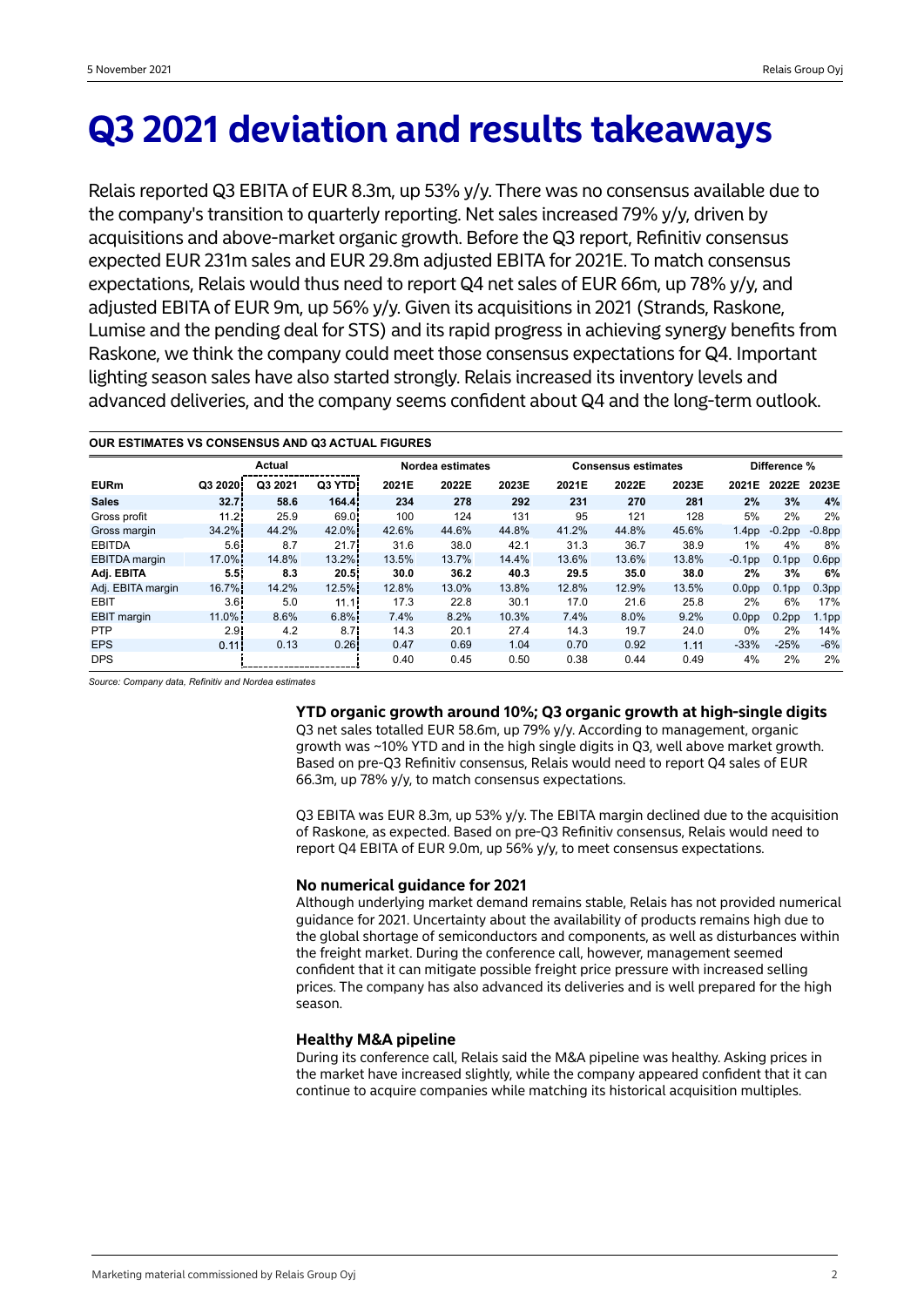### **Growth strategy leans on M&A**

In addition to organic growth, Relais has made a substantial number of acquisitions over the past decade. Given the EUR 500m pro forma revenue target by 2026, the company will most likely continue to accelerate its acquisition spree.



*Source: Company data*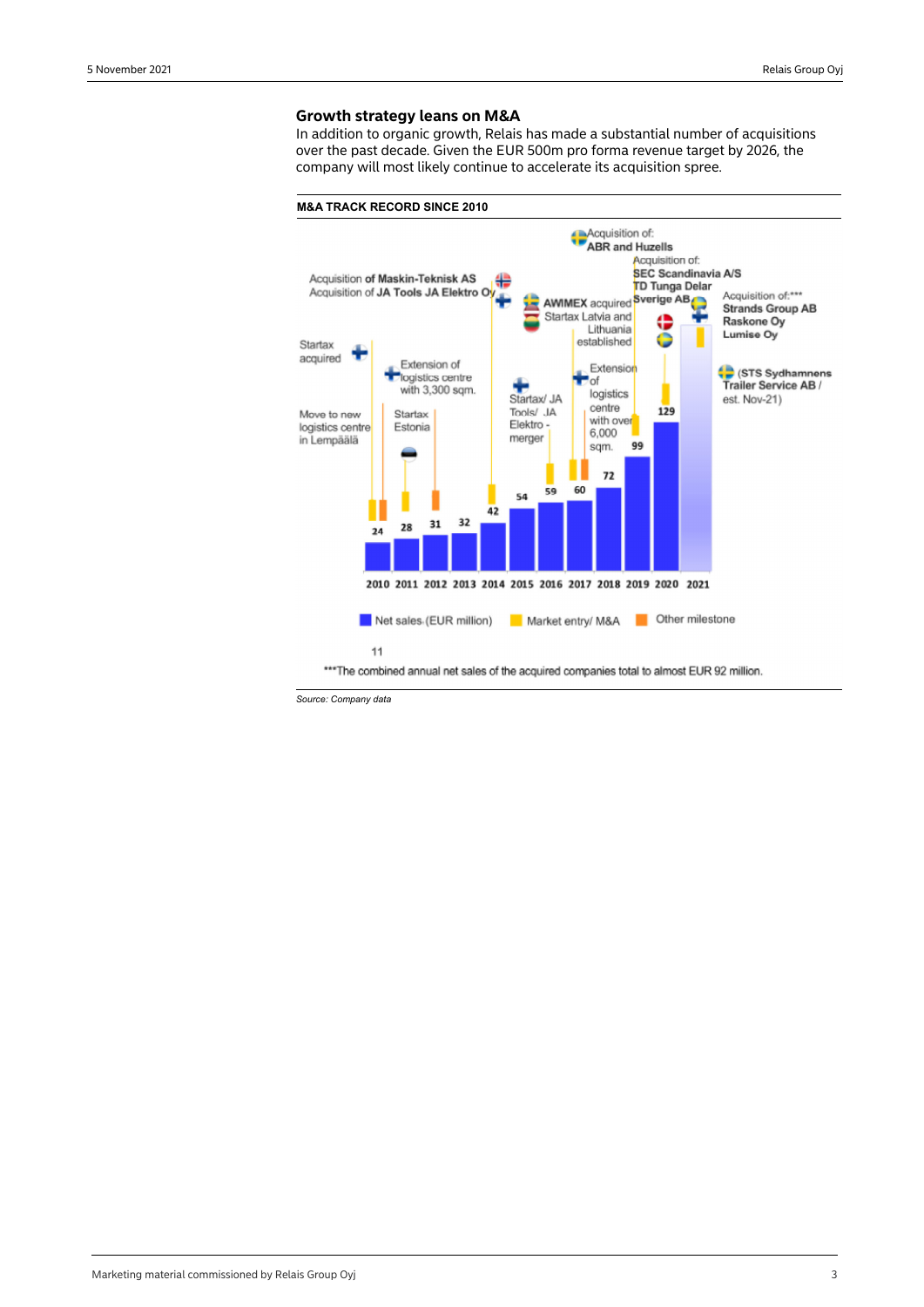# **M&A scenario**

Relais' strategy focuses on high growth via M&A. Due to uncertainty regarding timing, deal size and deal valuation, we do not include M&A in our estimates. We have created an M&A scenario, however, which simulates how much Relais could grow sales and EBITA via M&A without raising additional equity capital or exceeding its current covenants. The company has indicated that it has a good pipeline of potential bolt-on acquisitions, in addition to its acquisitions during 2020-21. With successful M&A execution, we believe Relais could reach net sales of EUR 508m by 2026 while keeping its net gearing below 100%. We thus believe Relais could add shareholder value through acquisitions with compelling multiples going forward.

Recent acquisitions increase net debt/EBITDA to ~2.5x in 2021E

# **First full cash acquisition**

A substantial part of the Raskone and Lumise acquisitions was financed with a directed share issue, but the Sydhamnens Trailer Service (STS) acquisition will be cash only. We believe the company will continue making acquisitions in 2022 and could see at least EUR 15m of firepower in 2022 despite its acquisition spree in 2020-21. Without new debt or acquisitions, we think Relais could deleverage its balance sheet to a net gearing of around 50% by 2023 (from ~90% in 2021E).



With M&A fully financed by cash flow and debt, Relais could maintain its net gearing of less than 100% in 2021E-26E

*Source: Company data and Nordea estimates*

**With successful M&A, total net sales could reach EUR 508m by 2026** Assuming deal EV/EBITA multiples of 8x, further M&A could increase the company's EBITA by EUR ~4m for 2023E and by EUR ~23m for 2026E. We assume the acquired companies will have an EBITA margin of 12.5%, implying that Relais could add EUR ~185m to net sales by 2026 based on our M&A assumptions. We model 5% organic

growth for the acquired businesses while maintaining an estimated EBITA margin of 12.5%. Our estimates do not include any costs related to the acquisitions, such as advisory fees or restructuring costs. We assume M&A actions would be equally spread across the year, i.e. we model the acquisition happening in the middle of the year.

We note that our assumptions are on the conservative side when considering recent acquisitions, and we think larger targets could command slightly higher multiples. Relais has made multiple acquisitions in 2020-21: SEC Scandinavia was acquired at ~5.5x EV/EBITDA, TD Tunga Delar at around 7x, and the EV/EBITDA multiple for Strands Group is 7.3x based on 2020 EBITDA of SEK 25m. The Raskone acquisition was made at a 6.5x 2020 EV/EBITDA multiple, excluding potential synergies, which Relais expects to be significant. The Lumise acquisition was made at a 9.4x LTM EV/EBITDA, while we note that the high online share of sales commands higher multiples. The latest STS acquisition was made with 7.7-9.5x EV/EBITDA multiples, excluding synergies but including a full earn-out. If we assume full earn-out and EUR 0.5-1m anticipated synergies, however, the acquisition will be carried out with 5.2-6.7x EV/ EBITDA multiples.

Acquisitions could add EUR ~185m to net sales by 2026 without stretching its balance sheet too much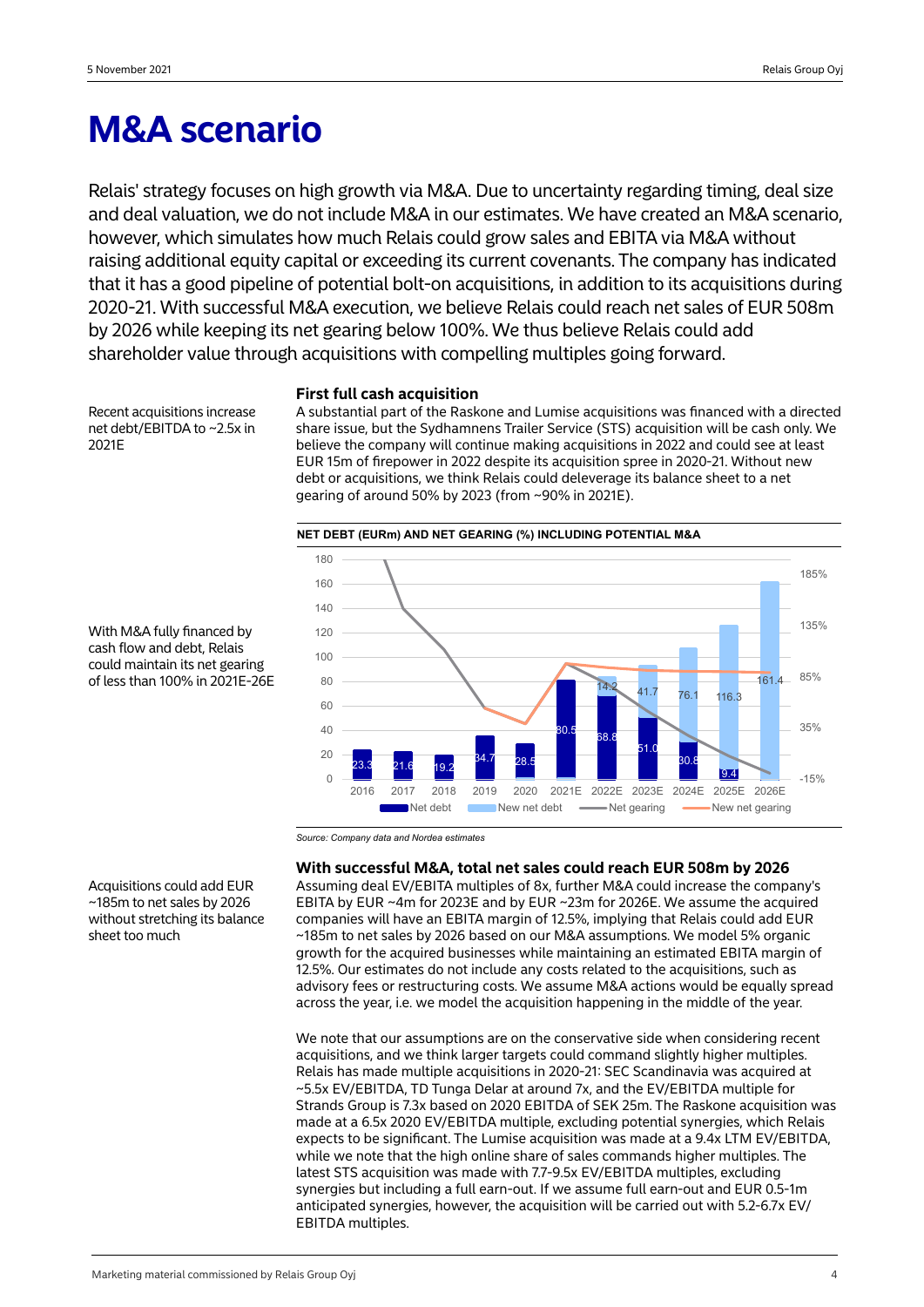#### **M&A SCENARIO SALES ESTIMATES (EURm)**



**M&A SCENARIO ESTIMATED EBITA (EURm) AND MARGIN (%)**



*Source: Company data and Nordea estimates*

*Source: Company data and Nordea estimates*

In our illustrative assumptions, acquisitions are financed with debt. We assume 50% of the deal value to be goodwill, which is amortised over ten years. The depreciation level is set at 0.5% of net sales and we use a 2% interest rate and 21% tax rate assumption.

| <b>ILLUSTRATIVE M&amp;A SCENARIO</b>     |       |       |       |       |       |              |       |       |       |       |         |
|------------------------------------------|-------|-------|-------|-------|-------|--------------|-------|-------|-------|-------|---------|
| <b>Current estimates, EURm</b>           | 2016  | 2017  | 2018  | 2019  | 2020  | 2021E        | 2022E | 2023E | 2024E | 2025E | 2026E   |
| <b>Sales</b>                             | 59    | 60    | 72    | 99    | 129   | 234          | 278   | 292   | 302   | 313   | 323     |
| EBITA adj.                               | 10.2  | 8.1   | 8.4   | 13.0  | 18.7  | 30.0         | 36.2  | 40.3  | 43.4  | 46.3  | 49.3    |
| -margin %                                | 17.3% | 13.4% | 11.6% | 13.1% | 14.5% | 12.8%        | 13.0% | 13.8% | 14.4% | 14.8% | 15.3%   |
| Cash                                     | 0.8   | 1.5   | 2.3   | 29.6  | 34.7  | 17.6         | 19.3  | 22.1  | 27.3  | 33.8  | 41.6    |
| Equity                                   | 9.0   | 14.2  | 17.2  | 63.7  | 72.4  | 81.8         | 87.7  | 99.2  | 112.2 | 126.7 | 142.7   |
| Net debt                                 | 23.3  | 21.6  | 19.2  | 34.7  | 28.5  | 80.5         | 68.8  | 51.0  | 30.8  | 9.4   | $-13.4$ |
| Net gearing                              | 257%  | 152%  | 112%  | 54%   | 39%   | 98%          | 78%   | 51%   | 27%   | 7%    | $-9%$   |
| Net debt/EBITDA                          | 2.2x  | 2.6x  | 2.2x  | 2.6x  | 1.5x  | 2.5x         | 1.8x  | 1.2x  | 0.7x  | 0.2x  | $-0.3x$ |
| Deal(s) size                             |       |       |       |       |       | $\mathbf{0}$ | 15    | 30    | 40    | 50    | 60      |
| EV/EBITA assumption, x                   |       |       |       |       |       | 8x           | 8x    | 8x    | 8x    | 8x    | 8x      |
| EV/Sales assumption, x                   |       |       |       |       |       | 1.0x         | 1.0x  | 1.0x  | 1.0x  | 1.0x  | 1.0x    |
|                                          |       |       |       |       |       | 2021E        | 2022E | 2023E | 2024E | 2025E | 2026E   |
| Cumulative sales increase from M&A       |       |       |       |       |       | 0            | 8     | 32    | 70    | 121   | 185     |
| Cumulative EBITA increase from M&A       |       |       |       |       |       | 0.0          | 1.0   | 4.0   | 8.8   | 15.1  | 23.1    |
| - margin %                               |       |       |       |       |       | 12.5%        | 12.5% | 12.5% | 12.5% | 12.5% | 12.5%   |
| New estimates after additional M&A, EURm |       |       | 2018  | 2019  | 2020  | 2021E        | 2022E | 2023E | 2024E | 2025E | 2026E   |
| Sales, EURm                              |       |       | 72    | 99    | 129   | 234          | 286   | 324   | 372   | 434   | 508     |
| EBITA, EURm                              |       |       | 8.4   | 13.0  | 18.7  | 30.0         | 37.2  | 44.3  | 52.2  | 61.5  | 72.4    |
| -margin %                                |       |       | 11.6% | 13.1% | 14.5% | 12.8%        | 13.0% | 13.7% | 14.0% | 14.2% | 14.3%   |
|                                          |       |       |       |       |       |              |       |       |       |       |         |
| Cash                                     | 0.8   | 1.5   | 2.3   | 29.6  | 34.7  | 17.6         | 20.0  | 25.3  | 36.1  | 52.3  | 75.0    |
| Equity                                   | 9.0   | 14.2  | 17.2  | 63.7  | 72.4  | 81.8         | 88.1  | 101.3 | 118.1 | 139.2 | 165.6   |
| Net debt                                 | 23.3  | 21.6  | 19.2  | 34.7  | 28.3  | 80.4         | 83.1  | 92.7  | 106.9 | 125.7 | 148.0   |
| Net gearing                              | 257%  | 152%  | 112%  | 54%   | 39%   | 98%          | 94%   | 92%   | 91%   | 90%   | 89%     |
| EBITDA adj.                              | 10.6  | 8.3   | 8.7   | 13.3  | 19.1  | 31.6         | 39.0  | 46.3  | 54.5  | 64.4  | 76.0    |
| ND/EBITDA                                | 2.2x  | 2.6x  | 2.2x  | 2.6x  | 1.5x  | 2.5x         | 2.1x  | 2.0x  | 2.0x  | 2.0x  | 1.9x    |

*Source: Company data and Nordea estimates*

# **Compounder effect could be substantial**

In the table below, we illustrate the potential 'compounder effect' for Relais as the company targets growth through acquisitions going forward. The table presents the impact on Relais' 'multiple arbitrage' opportunity, assuming different annual acquisition volumes (x-axis) and the EV/EBITA multiple paid in the potential acquisitions (y-axis). We note the following:

- **Acquisition cost on x-axis:** Annual acquisition amount is in EURm. Based on our calculations, we estimate that Relais could make acquisitions of EUR 15-60m annually during 2022-26, financed with cash flow and debt, and still stay below 100% gearing and ~2x net debt/EBITDA by year-end. We limit the range in this table to EUR 5-75m of annual acquisitions and believe a narrowed range of EUR 20-60m could be realistic annually for 2022-25.
- **Acquisition multiple on y-axis:** Historically, Relais has made acquisitions at an EV/ EBIT(D)A of ~6.5x. In the table below, we highlight the value creation based on our M&A scenario, where we use 1x EV/sales and 8x EV/EBITA multiples. We also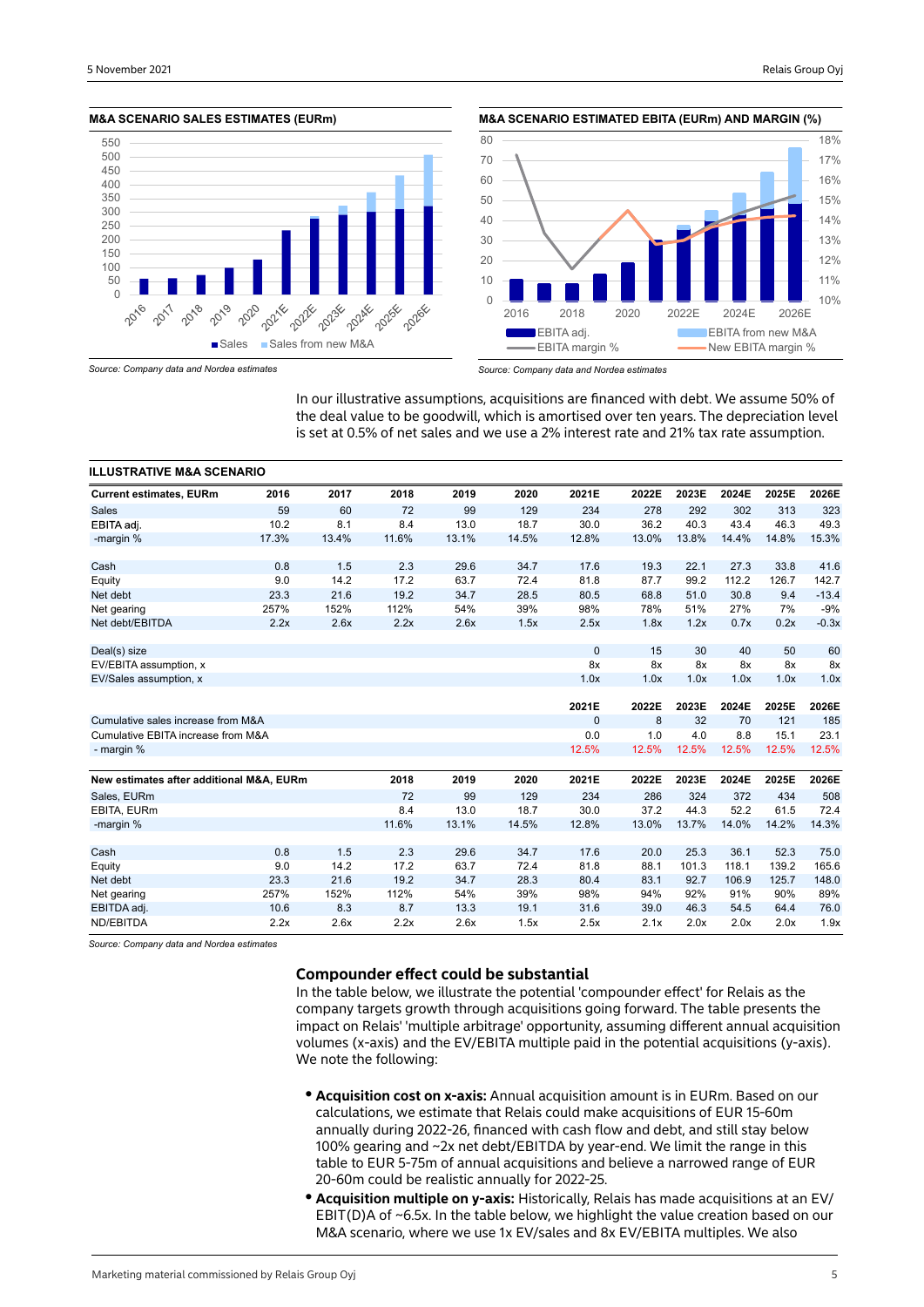highlight what we believe could be the annual transaction volume range (EUR 20-60m) and likely EV/EBITA acquisition multiples (6-10x), with the midpoint suggesting EUR 40m in annual value creation.

- **EBITA margin:** We assume Relais will buy companies with an EBITA margin of 12.5%, derived from EV/sales of 1x and EV/EBITA of 8x.
- **Relais valuation multiple:** Based on the current valuation of Relais, we use an EV/ EBITA multiple of 16x on average for Relais, i.e. if Relais makes acquisitions at an EV/EBITA multiple of above 16x, our simulation models a negative contribution from M&A. This is highly simplified as there could be good grounds to pay a high multiple, e.g. synergy potential, strategic acquisitions, etc.

|    |                |              |                |      |                |                |       |       | <b>Acquisition cost, EURm</b> |       |       |                  |       |       |       |
|----|----------------|--------------|----------------|------|----------------|----------------|-------|-------|-------------------------------|-------|-------|------------------|-------|-------|-------|
|    | 5              | 10           | 15             | 20   | 25             | 30             | 35    | 40    | 45                            | 50    | 55    | 60               | 65    | 70    | 75    |
| 3  | 22             | 43           | 65             | 87   | 108            | 130            | 152   | 173   | 195                           | 217   | 238   | 260              | 282   | 303   | 325   |
| 4  | 15             | 30           | 45             | 60   | 75             | 90             | 105   | 120   | 135                           | 150   | 165   | 180              | 195   | 210   | 225   |
| 5  | 11             | 22           | 33             | 44   | 55             | 66             | 77    | 88    | 99                            | 110   | 121   | 132              | 143   | 154   | 165   |
| 6  | 8              | 17           | 25             | 33   | 42             | 50             | 58    | 67    | 75                            | 83    | 92    | 100 <sup>1</sup> | 108   | 117   | 125   |
|    | 6              | 13           | 19             | 26   | 32             | 39             | 45    | 51    | 58                            | 64    | 71    | 77               | 84    | 90    | 96    |
| 8  | 5              | 10           | 15             | 20   | 25             | 30             | 35    | 40    | 45                            | 50    | 55    | 60               | 65    | 70    | 75    |
| Ι9 | 4              | 8            | 12             | 16   | 19             | 23             | 27    | 31    | 35                            | 39    | 43    | 47               | 51    | 54    | 58    |
| 10 | 3              | 6            | 9.             | 12   | 15             | 18             | 21    | 24    | 27                            | 30    | 33    | 36 <sup>2</sup>  | 39    | 42    | 45    |
| 11 | $\overline{2}$ | 5            | $\overline{7}$ | 9    | 11             | 14             | 16    | 18    | 20                            | 23    | 25    | 27               | 30    | 32    | 34    |
| 12 | 2              | 3            | 5              | 7    | 8              | 10             | 12    | 13    | 15                            | 17    | 18    | 20               | 22    | 23    | 25    |
| 13 | 1              | 2            | 3              | 5    | 6              | $\overline{7}$ | 8     | 9     | 10                            | 12    | 13    | 14               | 15    | 16    | 17    |
| 14 | 1              |              | $\overline{2}$ | 3    | 4              | 4              | 5     | 6     | 6                             | 7     | 8     | 9                | 9     | 10    | 11    |
| 15 | $\mathbf{0}$   | $\mathbf{1}$ | $\mathbf{1}$   | 1    | $\overline{2}$ | $\overline{2}$ | 2     | 3     | 3                             | 3     | 4     | $\overline{4}$   | 4     | 5     | 5     |
| 16 | 0              | 0            | 0              | 0    | 0              | 0              | 0     | 0     | 0                             | 0     | 0     | 0                | 0     | 0     | 0     |
| 17 | $\mathbf{0}$   | $-1$         | $-1$           | $-1$ | $-1$           | $-2$           | $-2$  | $-2$  | $-3$                          | $-3$  | $-3$  | $-4$             | $-4$  | $-4$  | $-4$  |
| 18 | $-1$           | -1           | $-2$           | $-2$ | -3             | $-3$           | $-4$  | $-4$  | $-5$                          | -6    | $-6$  | $-7$             | $-7$  | -8    | -8    |
| 19 | $-1$           | $-2$         | $-2$           | $-3$ | $-4$           | $-5$           | $-6$  | $-6$  | $-7$                          | $-8$  | $-9$  | -9               | $-10$ | $-11$ | $-12$ |
| 20 | $-1$           | $-2$         | $-3$           | $-4$ | $-5$           | $-6$           | $-7$  | -8    | $-9$                          | $-10$ | $-11$ | $-12$            | $-13$ | $-14$ | $-15$ |
| 21 | $-1$           | $-2$         | $-4$           | $-5$ | $-6$           | $-7$           | $-8$  | $-10$ | $-11$                         | $-12$ | $-13$ | $-14$            | $-15$ | $-17$ | $-18$ |
| 22 | $-1$           | $-3$         | $-4$           | $-5$ | $-7$           | -8             | $-10$ | $-11$ | $-12$                         | $-14$ | $-15$ | $-16$            | $-18$ | $-19$ | $-20$ |
| 23 | $-2$           | $-3$         | $-5$           | $-6$ | -8             | $-9$           | $-11$ | $-12$ | $-14$                         | $-15$ | $-17$ | $-18$            | $-20$ | $-21$ | $-23$ |

*Source: Nordea estimates*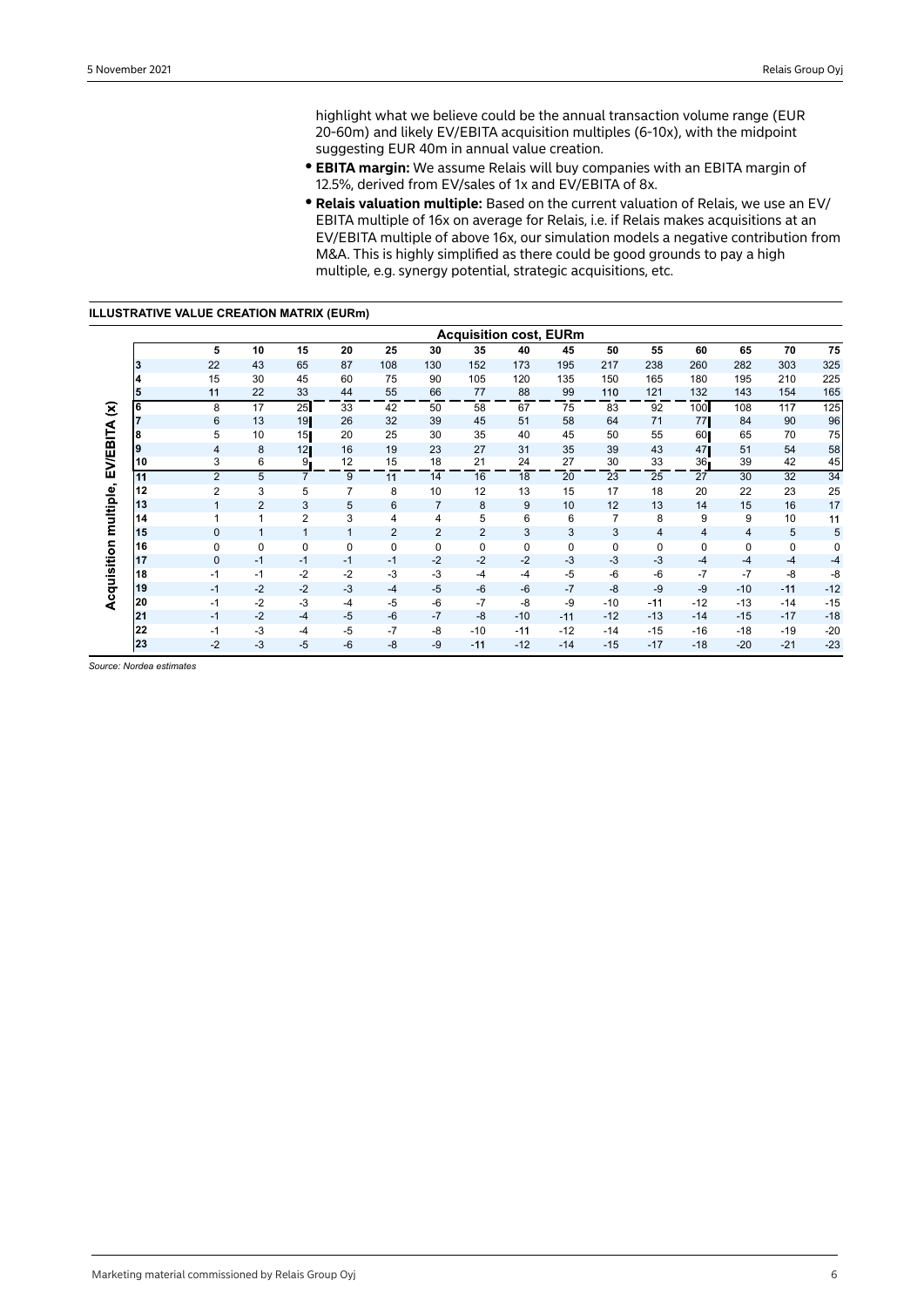# **Estimate revisions**

# **Estimate revisions**

We make only minor estimate revisions after Q3 report. We do not include any unannounced M&A in our estimates. We lift the 2021E-23E top line by 1%, while we nudge up our EBITA estimates by 1-3%. The company is also assessing the possibility of a transfer to the main Nasdaq Helsinki list. In conjunction with this, we think the company is preparing for IFRS accounting, which would raise EBIT estimates significantly, as goodwill amortisation would be excluded. We forecast EUR ~13m of annual amortisation for 2021-22, the majority of which relates to goodwill.

| <b>ESTIMATE REVISIONS</b> |          |                      |       |       |          |               |       |       |              |                   |                   |                   |  |
|---------------------------|----------|----------------------|-------|-------|----------|---------------|-------|-------|--------------|-------------------|-------------------|-------------------|--|
|                           |          | <b>New estimates</b> |       |       |          | Old estimates |       |       | Difference % |                   |                   |                   |  |
| <b>EURm</b>               | Q4 2021E | 2021E                | 2022E | 2023E | Q4 2021E | 2021E         | 2022E | 2023E | Q4 2021E     |                   | 2021E 2022E       | 2023E             |  |
| <b>Sales</b>              | 69.9     | 234                  | 278   | 292   | n.a.     | 231           | 274   | 288   | n.a.         | $1\%$             | $1\%$             | 1%                |  |
| Gross profit              | 30.8     | 100                  | 124   | 131   | n.a.     | 95            | 121   | 128   | n.a.         | 5%                | 2%                | 2%                |  |
| Gross margin              | 44.0%    | 42.6%                | 44.6% | 44.8% | n.a.     | 41.2%         | 44.2% | 44.4% | n.a.         | 1.4 <sub>pp</sub> | 0.4 <sub>pp</sub> | 0.4 <sub>pp</sub> |  |
| Adj. EBITA                | 9.5      | 30.0                 | 36.2  | 40.3  | n.a.     | 29.8          | 35.7  | 39.3  | n.a.         | $1\%$             | 2%                | 3%                |  |
| Adj. EBITA margin         | 13.6%    | 12.8%                | 13.0% | 13.8% | n.a.     | 12.9%         | 13.0% | 13.6% | n.a.         | $-0.1$ pp         | 0.0 <sub>pp</sub> | 0.2 <sub>pp</sub> |  |
| <b>EBITA</b>              | 9.5      | 30.0                 | 36.2  | 40.3  | n.a.     | 29.8          | 35.7  | 39.3  | n.a.         | $1\%$             | 2%                | 3%                |  |
| <b>EBITA</b> margin       | 13.6%    | 12.8%                | 13.0% | 13.8% | n.a.     | 12.9%         | 13.0% | 13.6% | n.a.         | $-0.1$ pp         | 0.0 <sub>pp</sub> | 0.2 <sub>pp</sub> |  |
| <b>EBIT</b>               | 6.2      | 17.3                 | 22.8  | 30.1  | n.a.     | 17.1          | 22.3  | 29.1  | n.a.         | 1%                | 2%                | 3%                |  |
| <b>EBIT</b> margin        | 8.9%     | 7.4%                 | 8.2%  | 10.3% | n.a.     | 7.4%          | 8.1%  | 10.1% | n.a.         | 0.0 <sub>pp</sub> | 0.1 <sub>pp</sub> | 0.2 <sub>pp</sub> |  |
| <b>PTP</b>                | 5.6      | 14.3                 | 20.1  | 27.4  | n.a.     | 14.6          | 20.0  | 26.8  | n.a.         | $-2%$             | 0%                | 2%                |  |
| <b>EPS</b>                | 0.22     | 0.47                 | 0.69  | 1.04  | n.a.     | 0.47          | 0.68  | 1.02  | n.a.         | $0\%$             | $1\%$             | 3%                |  |
| <b>DPS</b>                |          | 0.40                 | 0.45  | 0.50  |          | 0.40          | 0.45  | 0.50  |              | 0%                | 0%                | $0\%$             |  |

*Source: Nordea estimates*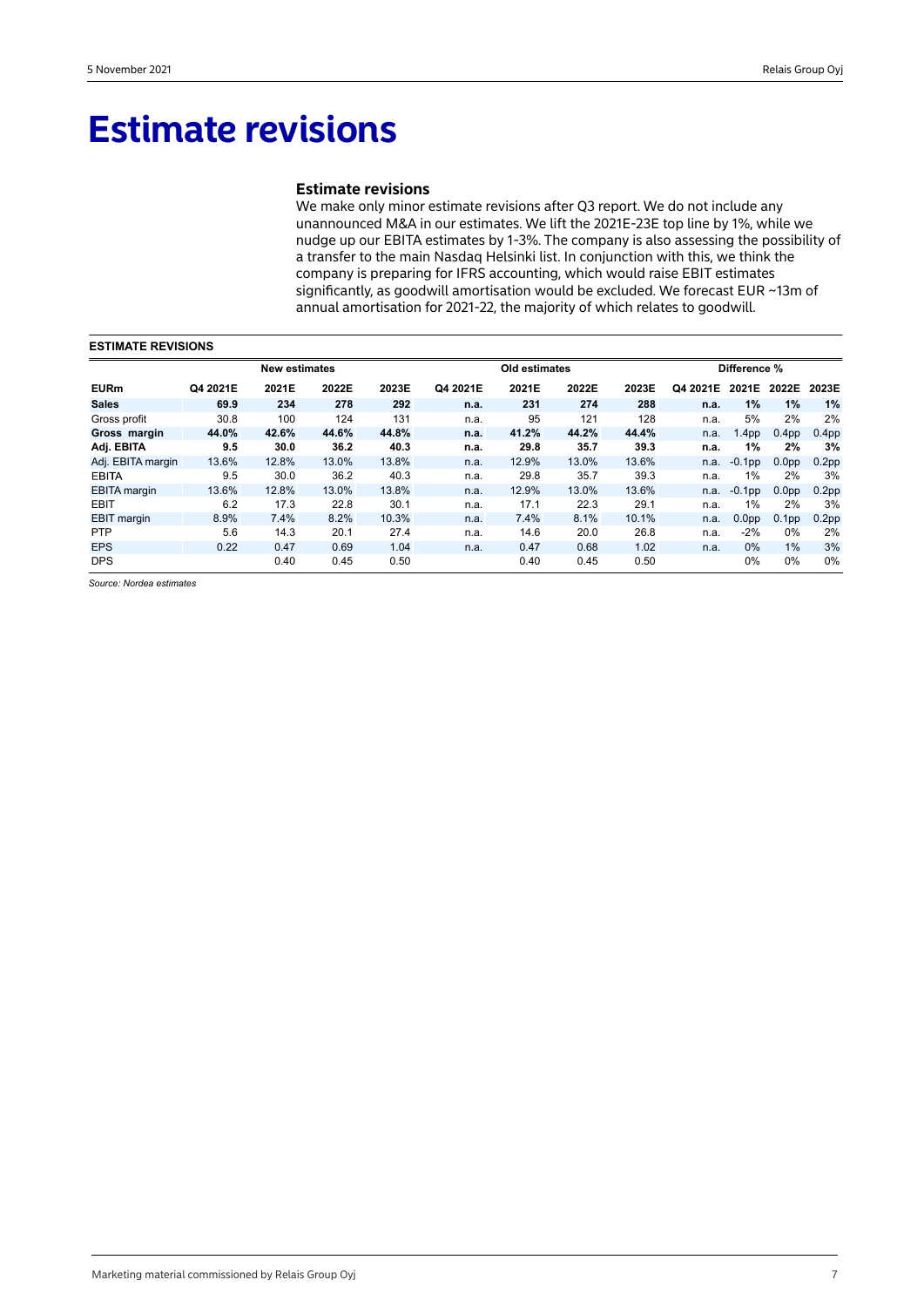# **Valuation**

We value Relais using a variety of methods, including a peer multiples-based valuation and a discounted cash flow (DCF) model. We only include organic growth potential in our valuation approach and exclude any impact of potential future M&A. Using a combination of valuation methods, we derive a valuation range of EUR 24.4-29.9 (24.2-29.6) per share.

Our valuation does not include M&A

#### **Background**

We acknowledge the company's ambition to continue growing at an accelerated pace, which includes a significant M&A component. Because the potential targets, their sizes, and fundamentals are unknown, however, we refrain from including any speculative M&A in our estimates.

We use a range of valuation methods to derive a fair value for Relais. In our analysis, we compare the company to a group of peers that we consider relevant, using valuation multiples such as EV/EBITDA and P/E. We also use a standard DCF model. The table below shows the peer group.

#### **PEER VALUATION TABLE**

|                               |       | EV / Sales       |                   |       | EV / EBITDA |        |       | <b>EV/EBIT</b> | P/E   |       |             |             |
|-------------------------------|-------|------------------|-------------------|-------|-------------|--------|-------|----------------|-------|-------|-------------|-------------|
|                               | 2021E | 2022E            | 2023E             | 2021E | 2022E       | 2023E  | 2021E | 2022E          | 2023E | 2021  | 2022E 2023E |             |
| Peer group                    |       |                  |                   |       |             |        |       |                |       |       |             |             |
| <b>Advance Auto Parts Inc</b> | 1.4x  | 1.3x             | 1.3x              | 11.6x | 10.8x       | 9.9x   | 14.7x | 13.6x          | 12.5x | 20.1  | 18.0        | 16.1        |
| Auto Partner Sa               | 0.9x  | 0.8x             | 0.7x              | 9.8x  | 9.0x        | 8.2x   | 10.8x | 10.3x          | 9.2x  | 14.3  | 14.0        | 12.5        |
| Autozone Inc                  | 2.9x  | 2.9x             | 2.7x              | 12.5x | 12.8x       | 12.1x  | 14.4x | 14.7x          | 13.9x | 19.0  | 18.4        | 16.5        |
| Inter Cars Sa                 | 0.7x  | 0.7x             | 0.6x              | 10.1x | 9.8x        | 11.7x  | 12.2x | 11.8x          | 11.2x | 13.7  | 14.4        | 13.6        |
| Camping World Holdings Inc    | 0.8x  | 0.8x             |                   | 6.0x  | 6.1x        | 8.1x   | 6.6x  | 6.9x           |       | 6.8   | 7.0         | 13.4        |
| Dometic Group Ab (Publ)       | 2.4x  | 1.9x             | 1.8x              | 13.3x | 10.4x       | 9.5x   | 16.9x | 13.5x          | 12.2x | 22.0  | 17.4        | 15.4        |
| <b>Halfords Group Plc</b>     | 0.6x  | 0.6x             | 0.6x              | 6.0x  | 4.9x        | 4.8x   | 7.3x  | 9.6x           | 9.1x  | 6.9   | 9.2         | 8.7         |
| Mekonomen Ab                  | 1.0x  | 1.0x             | 1.0x              | 7.0x  | 6.8x        | 6.5x   | 11.8x | 11.5x          | 10.9x | 11.2  | 10.8        | 10.0        |
| O'Reilly Automotive Inc       | 3.5x  | 3.4x             | 3.2x              | 14.6x | 14.6x       | 14.0x  | 16.2x | 16.4x          | 15.8x | 21.2  | 20.4        | 18.5        |
| Thule Group Ab                | 5.2x  | 5.0x             | 4.7x              | 20.9x | 20.4x       | 19.2x  | 22.3x | 21.9x          | 20.6x | 29.3  | 28.8        | 26.9        |
| Peer group average            | 1.9x  | 1.8x             | 1.9x              | 11.2x | 10.6x       | 10.4x  | 13.3x | 13.0x          | 12.8x | 16.4  | 15.9        | 15.1        |
| Peer group median             | 1.2x  | 1.2x             | $\overline{1.3x}$ | 10.9x | 10.1x       | 9.7x   | 13.3x | 12.6x          | 12.2x | 16.7x | 15.9x       | 14.5        |
| US peers' average             | 2.1x  | 2.1x             | 2.4x              | 11.2x | 11.1x       | 11.0x  | 13.0x | 12.9x          | 14.0x | 16.8x |             | 15.9x 16.1x |
| European peers' average       | 1.8x  | 1.7x             | 1.6x              | 11.2x | 10.2x       | 10.0x  | 13.5x | 13.1x          | 12.2x | 16.2x |             | 15.8x 14.5x |
|                               |       |                  |                   |       |             |        |       |                |       |       |             |             |
| Relais (Nordea)               | 2.2x  | 1.8x             | 1.6x              | 16.1x | 13.1x       | 11.4x  | 29.4x | 21.8x          | 15.9x | 51.3x |             | 34.7x 22.9x |
| difference to median          | 84%   | 55%              | 27%               | 48%   | 30%         | 18%    | 122%  | 73%            | 31%   | 208%  | 118%        | 58%         |
| Compounders                   |       |                  |                   |       |             |        |       |                |       |       |             |             |
| <b>Addtech Ab</b>             | 5.1   | 4.2              | 4.0               | 38.6  | 29.7        | 27.8   | 58.5  | 42.0           | 38.5  | 80.9  | 47.8        | 45.0        |
| Bergman & Beving Ab           | 1.2   | 1.2              |                   | 12.6  | 10.6        |        | 21.7  | 17.7           |       | 25.8  | 17.6        |             |
| Beijer Alma Ab                | 2.6   | 2.3              | 2.2               | 12.5  | 11.2        | 10.2   | 16.0  | 14.7           | 13.3  | 22.9  | 19.9        | 17.5        |
| Beijer Ref Ab (Publ)          | 3.8   | 3.4              | 3.1               | 34.7  | 27.6        | 23.8   | 46.6  | 37.3           | 33.9  | 72.9  | 57.6        | 51.5        |
| Bufab Ab (Publ)               | 2.8   | 2.5              | 2.4               | 19.4  | 17.5        | 16.6   | 24.9  | 21.9           | 20.4  | 33.8  | 30.9        | 28.2        |
| Indutrade Ab                  | 4.4   | 4.1              | 3.9               | 24.7  | 23.2        | 22.0   | 32.9  | 31.0           | 29.2  | 40.2  | 37.3        | 34.8        |
| Lagercrantz Group Ab          | 5.8   | 4.5              | 4.4               | 30.9  | 23.0        | 22.9   | 45.2  | 32.2           | 31.1  | 63.8  | 45.0        | 43.1        |
| Lifco Ab (Publ)               | 6.8   | 6.4              | 6.1               | 29.7  | 28.3        | 26.6   | 37.6  | 35.0           | 33.2  | 50.5  | 48.7        | 45.3        |
| Sdiptech Ab (Publ)            | 6.2   | 5.2              | 4.5               | 29.1  | 23.6        | 20.5   | 39.4  | 27.9           | 23.5  | 53.1  | 38.0        | 32.3        |
| Volati Ab                     | 3.2   | 2.8              | 2.7               | 22.9  | 20.7        | 19.4   | 30.9  | 27.3           | 25.5  | 40.4  | 37.5        | 34.6        |
| Compounders average           | 4.2   | 3.7              | 3.7               | 25.5  | 21.5        | 21.1   | 35.4  | 28.7           | 27.6  | 48.4  | 38.0        | 36.9        |
| <b>Compounders median</b>     | 4.1   | $\overline{3.8}$ | $\overline{3.9}$  | 26.9  | 23.1        | 22.0   | 35.3  | 29.5           | 29.2  | 45.4  | 37.7        | 34.8        |
|                               |       |                  |                   |       |             |        |       |                |       |       |             |             |
| Total average                 | 3.1   | 2.8              | 2.8               | 18.4  | 16.1        | 15.5   | 24.3  | 20.9           | 20.2  | 32.4  | 26.9        | 25.5        |
| <b>Total median</b>           | 2.8   | 2.7              | 2.7               | 14.0  | 13.7        | 14.0   | 19.3  | 17.1           | 18.1  | 24.3  | 20.2        | 18.5        |
| Total average (70%/30%)       | 2.4   | 2.2              | 2.2               | 14.1  | 12.8        | 12.5   | 17.7  | 16.1           | 15.8  | 22.8  | 20.3        | 19.5        |
| Total median (70%/30%)        | 2.1   | 1.9              | 2.1               | 15.7  | 14.0        | 13.4   | 19.9  | 17.7           | 17.3  | 25.3  | 22.5        | 20.6        |
|                               |       |                  |                   |       |             |        |       |                |       |       |             |             |
| Relais (Nordea)               | 2.2   | 1.8              | 1.6               | 16.1  | 13.1        | 11.4   | 29.4  | 21.8           | 15.9  | 51.3  | 34.7        | 22.9        |
| difference to weighted median | 5%    | -8%              | $-21%$            | 3%    | $-7%$       | $-15%$ | 48%   | 23%            | $-8%$ | 103%  | 54%         | 11%         |

*Source: Refinitiv and Nordea estimates*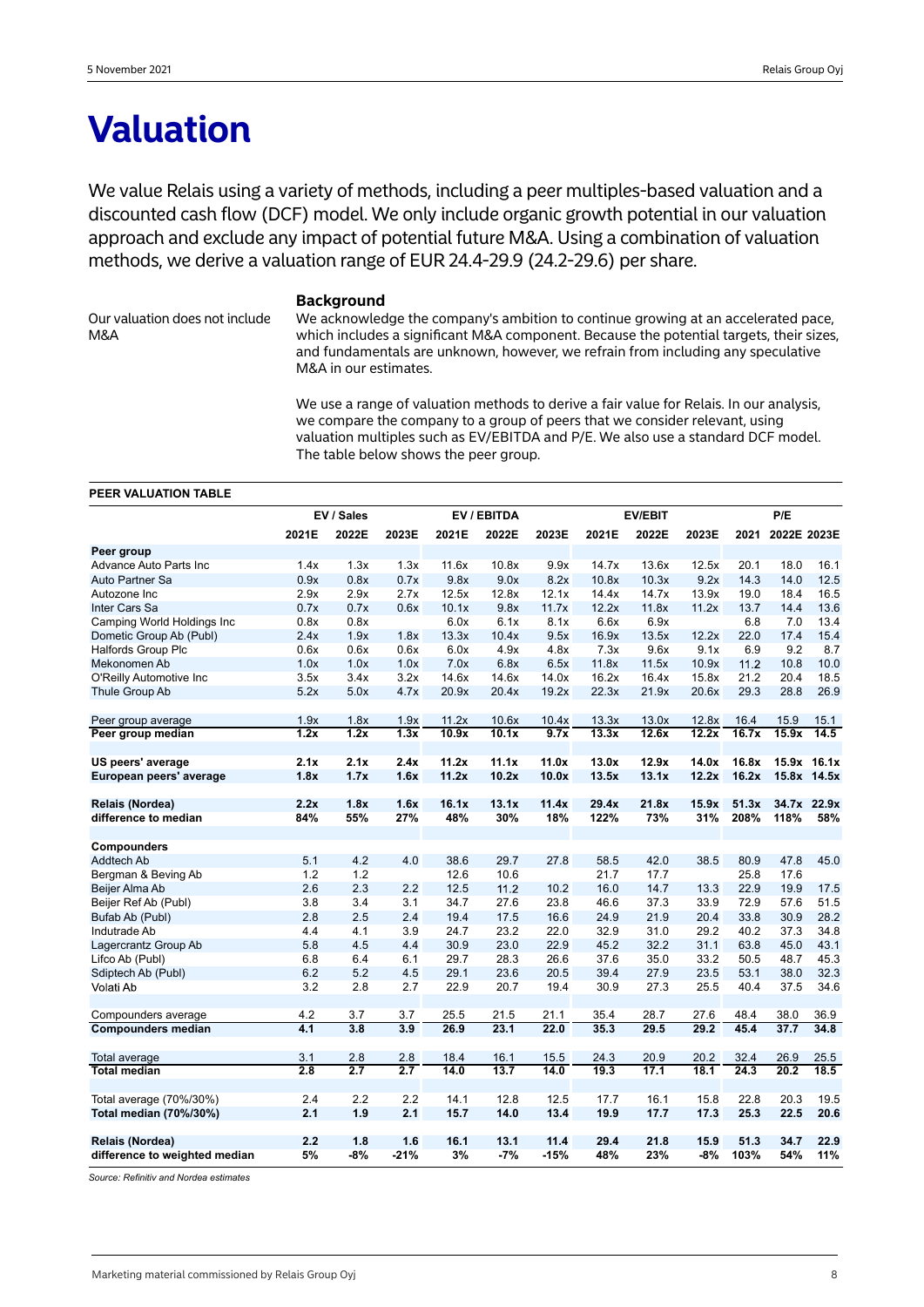### **EV/EBITDA-based valuation of EUR 24.9-30.4 per share**

Based on our EUR 42.1m EBITDA estimate for 2023 and an accepted valuation multiple range of 11.8-14.2x (midpoint: 13x), we arrive at a fair value range of EUR 24.9-30.4 (24.6-30.0) per share for Relais. In addition to auto parts peers, we believe that one should look at Swedish compounders when valuing Relais. When using a 70% weight for the auto parts peer group and a 30% weight for the compounder peer group, the median EV/EBITDA would be 13.4x for 2023E.

#### **P/E-based valuation of EUR 26.1-31.9 per share**

Using EUR 1.65 amortisation-adjusted EPS estimates for 2023, we arrive at a fair value range of EUR 26.1-31.9 (26.0-31.8) per share using P/E multiples of 15.8-19.3x (midpoint: 17.5x).

### **DCF-based valuation of EUR 22.4-27.3 per share**

In our DCF model, we value Relais based on the current business, assuming no additional value-adding acquisitions. We also assume a sales CAGR of 6.7% for 2021-26, followed by a 2.5% CAGR in perpetuity, meaning that organic growth is roughly the same as the average rate of inflation. We also assume Relais will gradually improve its profitability level and maintain an adjusted EBIT margin of 14.5% in the long run. We use a 3% cost of debt in our DCF model, as the current level is unlikely to persist in the long term. We also assign a long-term equity weight of 50%.

| <b>WACC COMPONENTS</b>      |              | <b>DCF VALUATION</b>             |              |           |  |  |  |  |
|-----------------------------|--------------|----------------------------------|--------------|-----------|--|--|--|--|
| <b>WACC components</b>      |              | <b>DCF</b> value                 | Value        | Per share |  |  |  |  |
| Risk-free interest rate     | 2.0%         | <b>NPV FCFF</b>                  | 414-507      | 22-26.9   |  |  |  |  |
| Market risk premium         | 4.5%         | (Net debt)                       | -28          | $-1.5$    |  |  |  |  |
| Forward looking asset beta  | nm           | Market value of associates       | $\mathbf{0}$ | 0.0       |  |  |  |  |
| Beta debt                   | 0.1          | (Market value of minorities)     | 0            | 0.0       |  |  |  |  |
| Forward looking equity beta | $2.1 - 1.5$  | Surplus values                   | $\mathbf{0}$ | 0.0       |  |  |  |  |
| Cost of equity              | 11.5-8.9%    | (Market value preference shares) | $\mathbf{0}$ | 0.0       |  |  |  |  |
| Cost of debt                | $3.0\%$      | Share based adjustments          | $\Omega$     | 0.0       |  |  |  |  |
| Tax-rate used in WACC       | 30%          | Other adjustments                | 0            | 0.0       |  |  |  |  |
| Equity weight               | 50%          | Time value                       | 37           | 1.9       |  |  |  |  |
| <b>WACC</b>                 | $6.8 - 5.5%$ | <b>DCF Value</b>                 | 421-515      | 22.4-27.3 |  |  |  |  |

*Source: Nordea estimates*

*Source: Nordea estimates*

| טווטוויוטטאר וטש                  |           |         |         |         |         |          |       |
|-----------------------------------|-----------|---------|---------|---------|---------|----------|-------|
| Averages and assumptions          | 2021-26   | 2027-31 | 2032-36 | 2037-41 | 2042-46 | 2047-51  | Sust. |
| Sales growth, CAGR                | 6.7%      | 2.5%    | 2.5%    | 2.5%    | 2.5%    | 2.5%     |       |
| EBIT-margin, excluding associates | 10.3%     | 13.5%   | 14.5%   | 14.5%   | 14.5%   | 2.0%     |       |
| Capex/depreciation, x             | 0.2       | 0.2     | 1.0     | 1.0     | 1.0     | 1.0      |       |
| Capex/sales                       | 0.7%      | 0.7%    | 0.7%    | 0.7%    | 0.7%    | 0.7%     |       |
| NWC/sales                         | 25%       | 25%     | 25%     | 25%     | 25%     | 25%      |       |
| FCFF. CAGR                        | $-193.0%$ | 5.6%    | 4.1%    | 2.5%    | 2.5%    | $-43.6%$ | 2.5%  |

*Source: Nordea estimates*

**DCF ASSUMPTIONS**

### **DCF valuation sensitivity**

To test the robustness of our base-case scenario, we perform a sensitivity analysis by varying our EBIT margin, sales growth, and WACC assumptions. The DCF-derived fair value is especially sensitive to WACC assumptions, implying that changes in the company's risk profile could significantly impact the fair value in either direction.

When we use sensitivities of  $\pm 0.5$  pp for WACC,  $\pm 0.5$  pp for sales growth and  $\pm 0.5$  for the EBIT margin, our DCF model yields a value range of EUR 21.9-28.5 per share.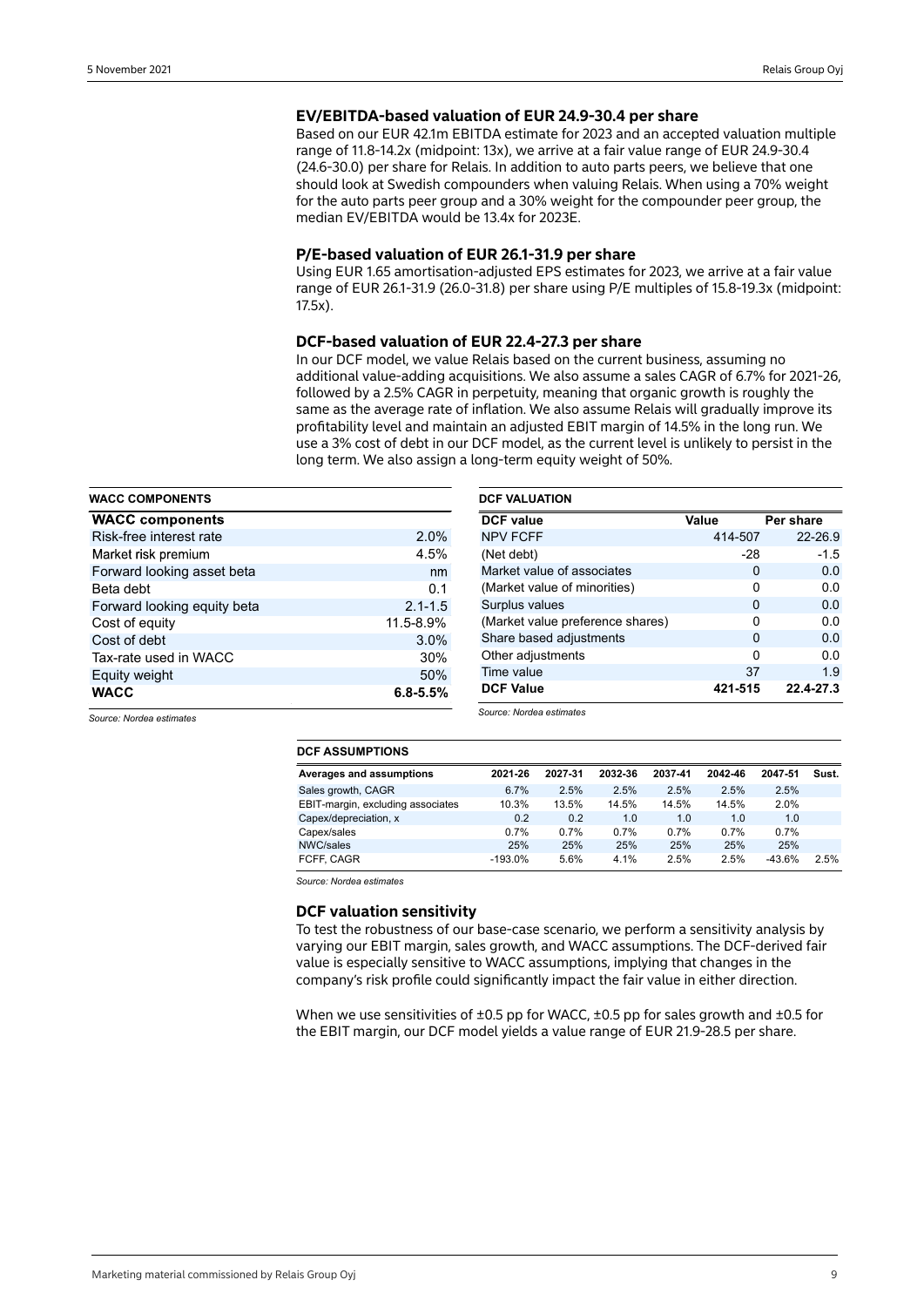| <b>SENSITIVITY OF OUR DCF MODEL (EUR/SHARE)</b> |           |          |        |                     |           |        |
|-------------------------------------------------|-----------|----------|--------|---------------------|-----------|--------|
|                                                 |           |          |        | <b>WACC</b>         |           |        |
|                                                 |           | 5.1%     | 5.6%   | 6.1%                | 6.6%      | 7.1%   |
|                                                 | $+1.0pp$  | 33.2     | 30.0   | 27.4                | 25.2      | 23.2   |
| <b>EBIT margin</b>                              | $+0.5$ pp | 31.3     | 28.5   | 26.1                | 24.1      | 22.3   |
| change                                          |           | 29.4     | 27.0   | 24.9                | 23.0      | 21.4   |
|                                                 | $-0.5$ pp | 27.5     | 25.4   | 23.6                | 21.9      | 20.4   |
|                                                 | $-1.0pp$  | 25.6     | 23.9   | 22.3                | 20.8      | 19.5   |
|                                                 |           |          |        |                     |           |        |
|                                                 |           |          |        | <b>WACC</b>         |           |        |
|                                                 |           | 5.1%     | 5.6%   | 6.1%                | 6.6%      | 7.1%   |
|                                                 | $+1.0pp$  | 31.5     | 28.7   | 26.4                | 24.3      | 22.5   |
| Sales growth                                    | +0.5pp    | 30.4     | 27.8   | 25.6                | 23.7      | 21.9   |
| change                                          |           | 29.4     | 27.0   | 24.9                | 23.0      | 21.4   |
|                                                 | $-0.5$ pp | 28.5     | 26.2   | 24.2                | 22.4      | 20.8   |
|                                                 | $-1.0pp$  | 27.6     | 25.4   | 23.5                | 21.8      | 20.3   |
|                                                 |           |          |        |                     |           |        |
|                                                 |           |          |        | Sales growth change |           |        |
|                                                 |           | $-1.0pp$ | -0.5pp |                     | $+0.5$ pp | +1.0pp |
|                                                 | +1.0pp    | 25.7     | 26.5   | 27.4                | 28.4      | 29.4   |
| <b>EBIT margin</b>                              | +0.5pp    | 24.6     | 25.3   | 26.1                | 27.0      | 27.9   |
| change                                          |           | 23.5     | 24.2   | 24.9                | 25.6      | 26.4   |
|                                                 | $-0.5$ pp | 22.4     | 23.0   | 23.6                | 24.2      | 24.9   |
|                                                 | $-1.0pp$  | 21.3     | 21.8   | 22.3                | 22.8      | 23.4   |
|                                                 |           |          |        |                     |           |        |

*Source: Nordea estimates*

# **Valuation conclusion**

Assuming that Relais can deliver revenue growth and an operating profit margin in line with our expectations, we estimate a fair value range of EUR 24.4-29.9 (24.2-29.6) per share based on our different valuation approaches. This valuation range is represented as the red lines in the chart below.

#### **VALUATION RANGE (EUR/SHARE)**



*Source: Nordea estimates*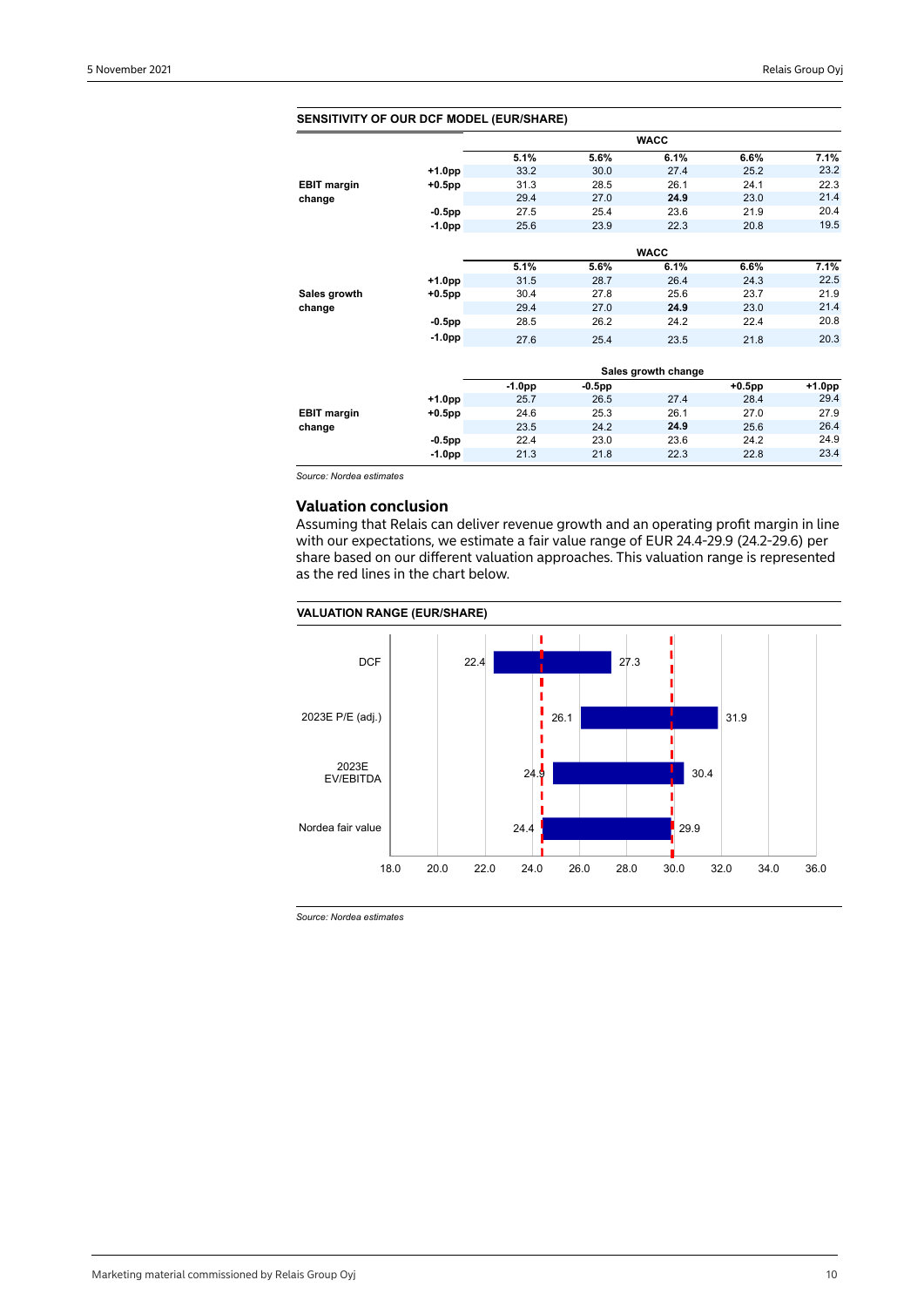# **Detailed estimates**

#### **DETAILED ESTIMATES**

| <b>EURm</b>                   | Q1 20   | Q2 20  | Q3 20  | Q4 20  | Q1 21  | Q <sub>2</sub> 21 |        | Q3 21 Q4 21E | 2017   | 2018   | 2019   | 2020   | 2021E   | 2022E 2023E |         |
|-------------------------------|---------|--------|--------|--------|--------|-------------------|--------|--------------|--------|--------|--------|--------|---------|-------------|---------|
| <b>Net sales</b>              | 30      | 29     | 33     | 37     | 54     | 52                | 59     | 70           | 60     | 72     | 99     | 129    | 234     | 278         | 292     |
| Sales growth                  | 66%     | 47%    | 12%    | 16%    | 80%    | 79%               | 79%    | 88%          | 3%     | 20%    | 37%    | 30%    | 82%     | 19%         | 5%      |
| of which organic              | 3%      | 3%     | 3%     | 3%     | 9%     | 9%                | 9%     | 8%           | $-1%$  | 10%    | 2%     | 3%     | 9%      | 5%          | 5%      |
| of which FX                   | $-1%$   | 0%     | 1%     | 2%     | 3%     | 2%                | 1%     | 0%           | 0%     | 0%     | $-1%$  | 1%     | 1%      | 0%          | 0%      |
| of which structural           | 64%     | 44%    | 8%     | 12%    | 68%    | 67%               | 69%    | 80%          | 3%     | 10%    | 36%    | 27%    | 72%     | 14%         | 0%      |
| Other operating income        | 0.2     | 0.3    | 0.2    | 0.4    | 0.9    | 0.7               | 0.5    | 0.1          | 0.2    | 0.4    | 0.5    | 1.0    | 2.2     | 0.4         | 0.4     |
| Materials and services        | $-20$   | $-19$  | $-22$  | $-24$  | $-32$  | $-30$             | $-33$  | $-39$        | $-40$  | $-48$  | -66    | $-84$  | $-135$  | $-154$      | $-161$  |
| <b>Gross profit</b>           | 10.0    | 10.3   | 11.2   | 13.4   | 21.3   | 21.8              | 25.9   | 30.8         | 20.9   | 24.3   | 33.1   | 45.0   | 99.8    | 123.9       | 130.6   |
| Gross margin %                | 33.7%   | 35.3%  | 34.2%  | 36.1%  | 39.9%  | 41.7%             | 44.1%  | 44.0%        | 34.6%  | 33.6%  | 33.4%  | 34.9%  | 42.6%   | 44.6%       | 44.8%   |
| Staff costs                   | $-4$    | $-4$   | $-4$   | $-5$   | $-9$   | $-11$             | $-10$  | $-13$        | $-8$   | $-10$  | $-12$  | $-17$  | $-44$   | $-54$       | $-57$   |
| Other operating costs         | $-3$    | $-3$   | $-2$   | -3     | $-5$   | $-6$              | $-7$   | -8           | $-5$   | $-6$   | $-8$   | $-10$  | $-27$   | $-32$       | $-32$   |
| <b>EBITDA</b>                 | 3.3     | 4.4    | 5.6    | 5.9    | 7.6    | 5.4               | 8.7    | 9.9          | 8.3    | 8.7    | 13.3   | 19.1   | 31.6    | 38.0        | 42.1    |
| EBITDA margin %               | 11.1%   | 15.1%  | 17.0%  | 15.7%  | 14.3%  | 10.3%             | 14.8%  | 14.2%        | 13.8%  | 12.1%  | 13.5%  | 14.8%  | 13.5%   | 13.7%       | 14.4%   |
| D&A                           | $-2.0$  | $-2.1$ | $-2.0$ | $-2.0$ | $-3.1$ | $-3.9$            | $-3.7$ | $-3.7$       | $-2.2$ | $-3.0$ | $-5.5$ | $-8.0$ | $-14.3$ | $-15.2$     | $-12.0$ |
| of which depreciations        | $-0.1$  | $-0.1$ | $-0.1$ | $-0.1$ | $-0.3$ | $-0.6$            | $-0.4$ | $-0.4$       | $-0.3$ | $-0.3$ | $-0.4$ | $-0.4$ | $-1.6$  | $-1.8$      | $-1.8$  |
| of which amortizations        | $-1.9$  | $-2.0$ | $-1.9$ | $-1.9$ | $-2.8$ | $-3.3$            | $-3.3$ | $-3.3$       | $-1.9$ | $-2.7$ | $-5.1$ | $-7.6$ | $-12.7$ | $-13.4$     | $-10.2$ |
| <b>EBITA</b>                  | 3.2     | 4.3    | 5.5    | 5.8    | 7.4    | 4.8               | 8.3    | 9.5          | 8.1    | 8.4    | 13.0   | 18.7   | 30.0    | 36.2        | 40.3    |
| <b>NRI</b>                    | 0.0     | 0.0    | 0.0    | 0.0    | 0.0    | 0.0               | 0.0    | 0.0          | 0.0    | 0.0    | 0.0    | 0.0    | 0.0     | 0.0         | 0.0     |
| Adj. EBITA                    | 3.2     | 4.3    | 5.5    | 5.8    | 7.4    | 4.8               | 8.3    | 9.5          | 8.1    | 8.4    | 13.0   | 18.7   | 30.0    | 36.2        | 40.3    |
| Adj. EBITA margin %           | 10.7%   | 14.7%  | 16.7%  | 15.5%  | 13.8%  | 9.2%              | 14.2%  | 13.6%        | 13.4%  | 11.6%  | 13.1%  | 14.5%  | 12.8%   | 13.0%       | 13.8%   |
| -growth y/y                   | n.a.    | n.a.   | n.a.   | n.a.   | 131%   | 12%               | 53%    | 65%          | $-21%$ | 4%     | 55%    | 44%    | 61%     | 21%         | 11%     |
| <b>EBITA Bridge</b>           |         |        |        |        |        |                   |        |              |        |        |        |        | 11.3    | 6.2         | 4.1     |
| Organic                       |         |        |        |        |        |                   |        |              |        |        |        |        | 4.5     | 5.1         | 6.0     |
| <b>FX</b>                     |         |        |        |        |        |                   |        |              |        |        |        |        | 0.2     | 0.0         | 0.0     |
| Structural                    |         |        |        |        |        |                   |        |              |        |        |        |        | 13.4    | 4.1         | 0.0     |
| Cost vs price                 |         |        |        |        |        |                   |        |              |        |        |        |        | $-6.8$  | $-3.1$      | $-1.9$  |
| EBIT                          | 1.3     | 2.3    | 3.6    | 3.8    | 4.6    | 1.5               | 5.0    | 6.2          | 6.1    | 5.7    | 7.9    | 11.1   | 17.3    | 22.8        | 30.1    |
| EBIT margin %                 | 4.5%    | 8.0%   | 11.0%  | 10.3%  | 8.6%   | 2.9%              | 8.5%   | 8.9%         | 10.2%  | 7.9%   | 7.9%   | 8.6%   | 7.4%    | 8.2%        | 10.3%   |
|                               |         |        |        |        |        |                   |        |              |        |        |        |        |         |             |         |
| Net financials                | $-2.5$  | 1.1    | $-0.7$ | 1.4    | $-1.4$ | $-0.2$            | $-0.8$ | $-0.6$       | $-0.8$ | $-0.9$ | $-5.4$ | $-0.7$ | $-3.0$  | $-2.7$      | $-2.7$  |
| <b>PTP</b>                    | $-1.1$  | 3.4    | 2.9    | 5.3    | 3.2    | 1.3               | 4.2    | 5.6          | 5.3    | 4.8    | 2.5    | 10.4   | 14.3    | 20.1        | 27.4    |
| Tax                           | $-0.7$  | $-0.6$ | $-1.1$ | $-1.0$ | $-1.3$ | $-1.0$            | $-1.8$ | $-1.5$       | $-1.4$ | $-1.5$ | $-1.9$ | $-3.4$ | $-5.5$  | $-7.0$      | $-7.9$  |
|                               |         |        |        |        |        |                   |        |              |        |        |        |        |         |             |         |
| Minority interest             | 0.0     | 0.0    | 0.0    | 0.0    | 0.0    | 0.0               | 0.0    | 0.0          | $-0.1$ | $-0.2$ | $-0.2$ | $-0.1$ | $-0.1$  | $-0.2$      | 0.0     |
| Net profit for equity         | $-1.9$  | 2.8    | 1.8    | 4.3    | 1.9    | 0.4               | 2.4    | 4.1          | 3.8    | 3.1    | 0.4    | 6.9    | 8.7     | 12.9        | 19.5    |
| Net profit                    | $-1.9$  | 2.8    | 1.8    | 4.3    | 2.0    | 0.4               | 2.4    | 4.1          | 3.9    | 3.3    | 0.6    | 7.0    | 8.8     | 13.1        | 19.5    |
| EPS (undiluted)               | $-0.11$ | 0.17   | 0.11   | 0.26   | 0.11   | 0.02              | 0.13   | 0.23         | 0.44   | 0.36   | 0.03   | 0.41   | 0.49    | 0.72        | 1.09    |
| Adj. EPS (excl. amortization) | 0.00    | 0.29   | 0.22   | 0.37   | 0.26   | 0.20              | 0.32   | 0.41         | 0.66   | 0.67   | 0.75   | 0.87   | 1.19    | 1.46        | 1.65    |
| <b>DPS</b>                    |         |        |        |        |        |                   |        |              |        |        | 0.10   | 0.30   | 0.40    | 0.45        | 0.50    |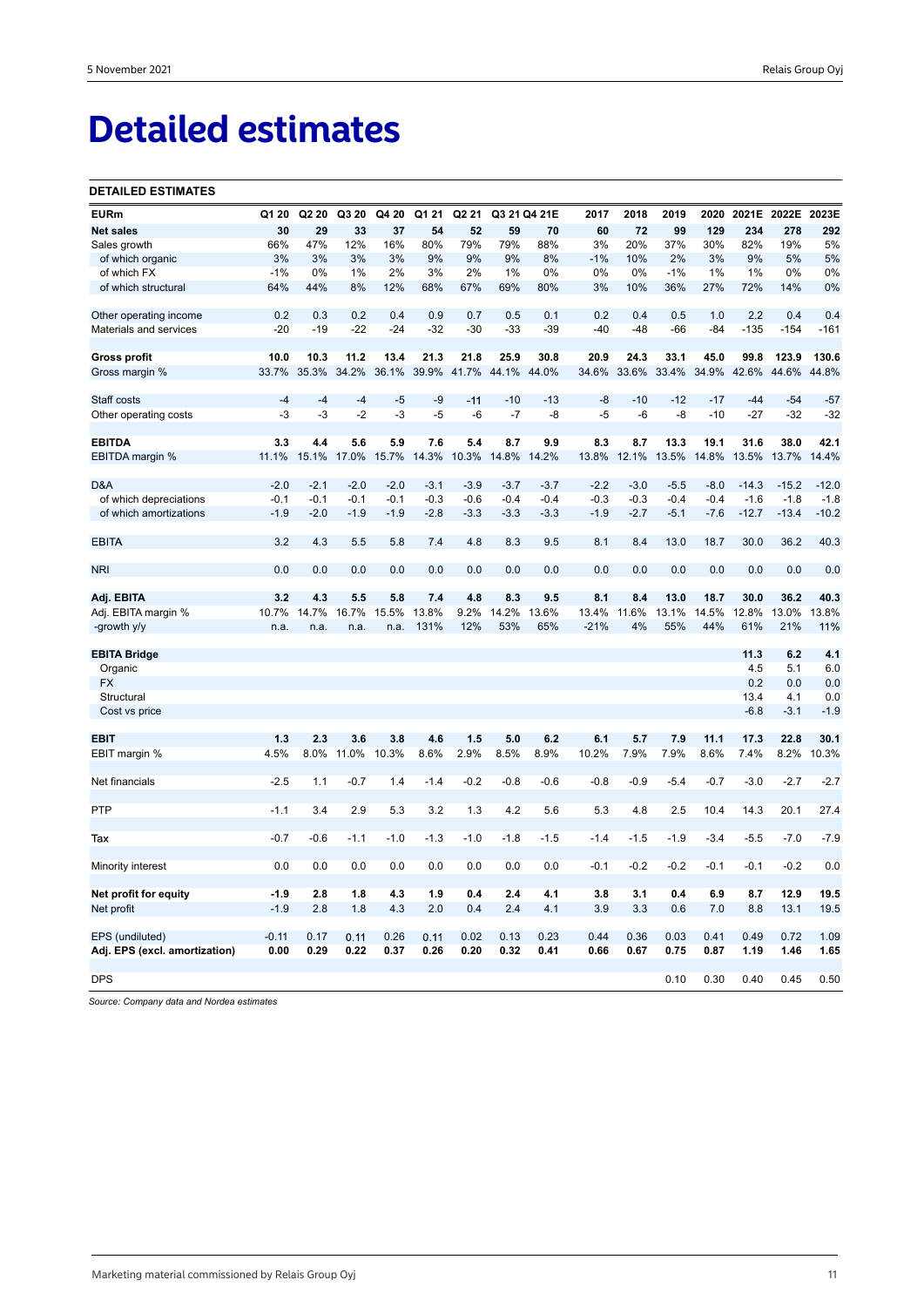# **Risk factors**

Below we list the main risk factors that we find relevant for Relais Group. The purpose of this is not to provide a comprehensive picture of all of the risks that the company may face, but instead to highlight those that we find most relevant. The main risks we identify relate to the general economy in the Nordics, car spare parts sales, and the vehicle service business. The COVID-19 situation also continues to create uncertainty regarding consumer behaviour and the availability of goods.

A sluggish economy could negatively affect car service and spare parts sales

#### **General economy**

The car service industry is to some extent dependent on the general economy. In times of strong economic activity, people are more inclined to spend money on car service and upgrades. Typically, unemployment rates decrease at such times, which increases consumers' disposable income.

The outlook for Nordic economies has improved after the initial shock of the pandemic, but the final COVID-19 impact is not clear. If people start cutting back on car service spending and/or postpone servicing their cars, Relais could see a negative impact on its sales and earnings. After recent acquisitions, Relais is also more dependent on commercial vehicles and related services, which could be affected if economic activity deteriorates. Recent additions to the service business should improve business predictability, however, with lower seasonality.

### **Increasing competition**

The auto parts market is still very fragmented. If other players take a more active role in market consolidation, this could hurt the sales prospects for Relais and profitability if competitors become more aggressive on pricing.

# **Dependency on suppliers**

As Relais is importing its goods and not producing spare parts or equipment itself, the company could be severely affected if its suppliers cannot deliver products as agreed or if the quality of products decreases significantly.

The coronavirus situation has caused supply-side problems and extra freight costs, and a prolonged situation could hamper demand for Relais' spare parts and equipment.

## **Risks related to expansion**

Relais' ambitions to grow quickly do not come without costs, investments, and risks. M&A could increase costs temporarily, but also in the long term if acquisitions fail or integration is executed poorly. Hence it is important for the company to maintain good cost control and clear M&A execution plans, so as not to hamper earnings.

## **Dependency on key employees**

Relais depends heavily on the efforts of its management team and the board of directors. These key persons have substantial knowledge of running listed companies as well as broad sector knowledge. Should these people leave, it could take some time to find replacements. If key employees join a competitor or start a competing business, this could significantly hamper Relais' business, leading to the loss of clients or even suppliers. Also, because Relais does not fully integrate acquired companies, its dependence on acquired key employees is high. Should Relais fail to incentivise employees in acquired companies, it could have a direct impact on sales and earnings.

## **Financial position**

Relais has high growth ambitions and hence we do not rule out the need for additional equity to support future M&A activity. An equity issue could dilute the current shareholders' ownership.

Competitors consolidating the market could hamper Relais' growth prospects

Disturbances by suppliers may affect product availability

If not executed well, high M&A activity may increase costs

Key employees leaving could lead to the loss of clients

A share issue could dilute current shareholders' ownership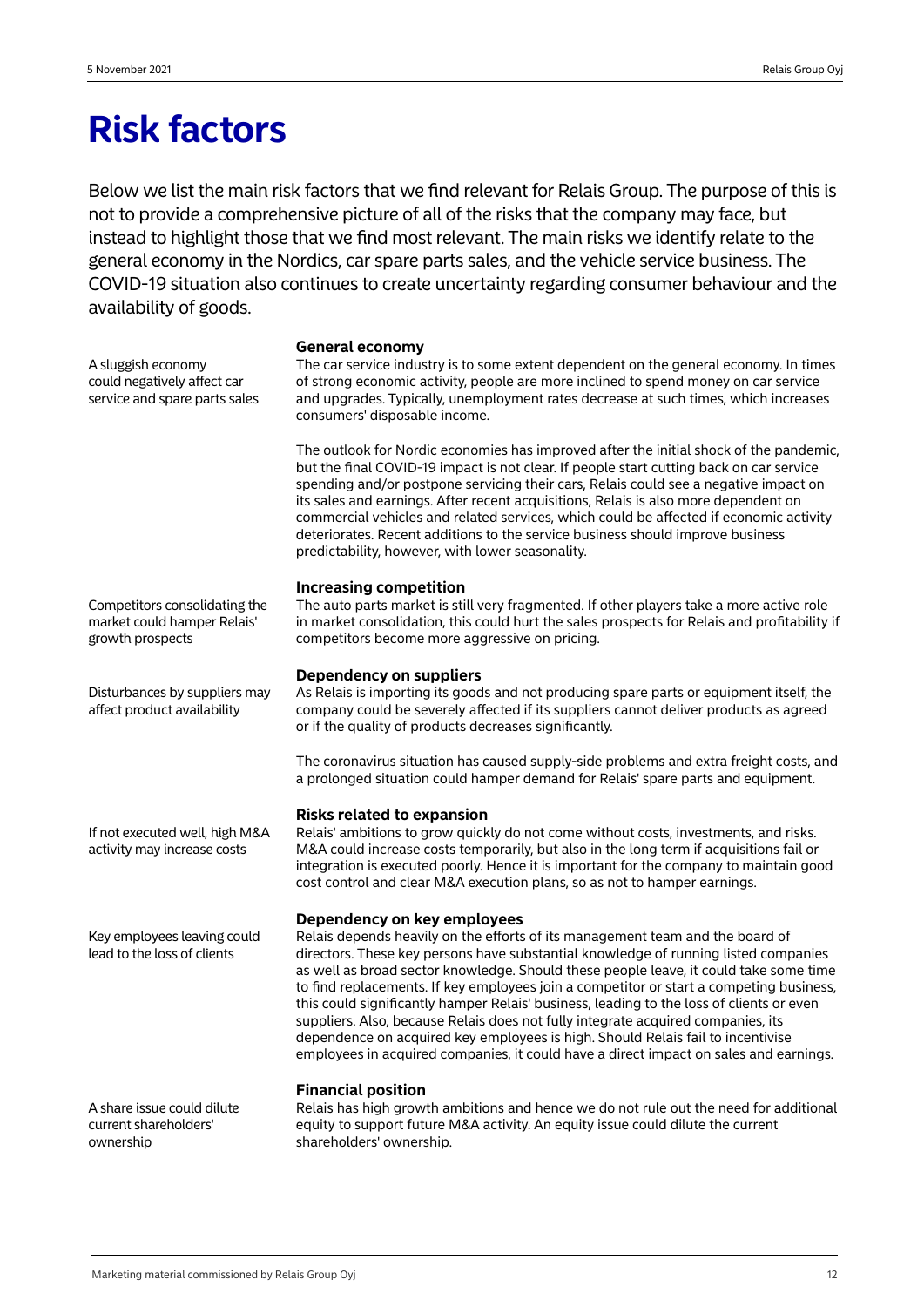Significant writedown of goodwill could worsen its financial position

# **Substantial amount of intangible assets**

Due to M&A, Relais has accumulated significant goodwill on its balance sheet. If a future test – for example if the company switches to IFRS accounting standards – shows a significant decline in the value of goodwill, it could have a huge impact on the balance sheet and earnings. A weakening balance sheet could limit the potential for new financing and thus have a negative impact on future M&A and operations.

### **IT systems**

Relais is dependent on its IT systems and any disruption to these could affect the company's daily business, costs, and reputation. Slow adoption of or adaptation to new technology could leave Relais in a disadvantageous position versus its competitors.

Crucial IT system failures or slow adoption of new technology could put Relais in a disadvantageous position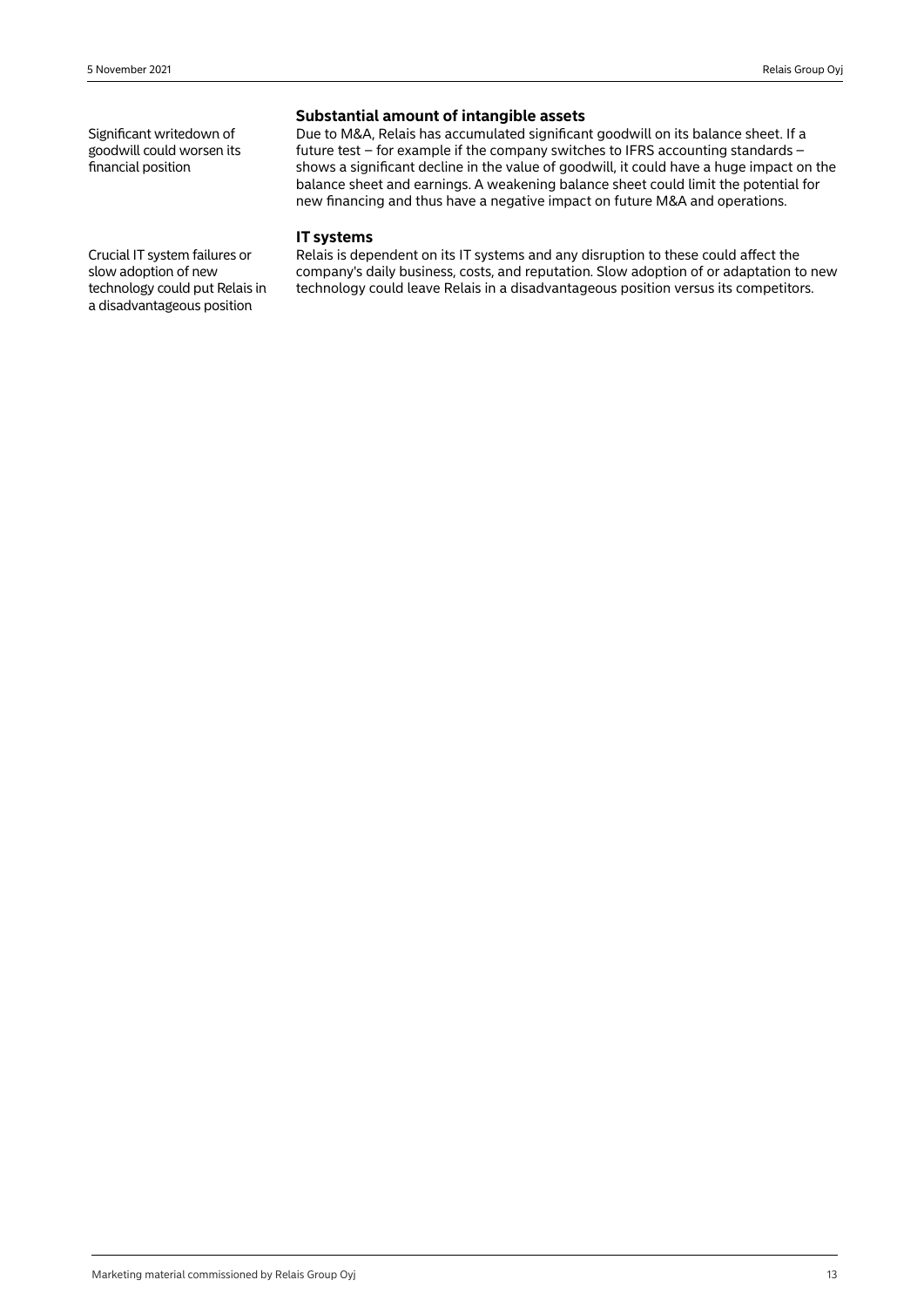# **Reported numbers and forecasts**

| <b>INCOME STATEMENT</b>                     |                |                |                 |                |                |                |                |                |                |              |              |
|---------------------------------------------|----------------|----------------|-----------------|----------------|----------------|----------------|----------------|----------------|----------------|--------------|--------------|
| <b>EURm</b>                                 | 2013           | 2014           | 2015            | 2016           | 2017           | 2018           | 2019           | 2020           | 2021E          | 2022E        | 2023E        |
| <b>Total revenue</b>                        | 32             | 42             | 54              | 59             | 60             | 72             | 99             | 129            | 234            | 278          | 292          |
| Revenue growth                              | 3.2%           | 31.3%          | 28.6%           | 9.1%           | 2.6%           | 19.9%          | 36.6%          | 30.3%          | 81.8%          | 18.6%        | 5.0%         |
| of which organic                            | 4.4%           | 7.0%           | 8.8%            | 9.5%           | $-0.8%$        | 9.5%           | 2.0%           | 3.0%           | 8.8%           | 5.0%         | 5.0%         |
| of which FX                                 | 0.0%           | 0.0%           | 0.0%            | 0.0%           | 0.0%           | 0.0%           | $-1.1%$        | 0.7%           | 1.4%           | 0.0%         | 0.0%         |
| <b>EBITDA</b>                               | 0              | $\mathbf{0}$   | 0               | 9              | 8              | 9              | 13             | 19             | 32             | 38           | 42           |
| Depreciation and impairments PPE            | 0              | 0              | 0               | 0              | 0              | 0              | 0              | 0              | -2             | $-2$         | $-2$         |
| of which leased assets                      | $\mathbf{0}$   | $\mathbf{0}$   | 0               | 0              | 0              | $\mathbf 0$    | $\mathbf 0$    | $\mathbf 0$    | $\mathbf 0$    | $\mathbf 0$  | $\mathbf 0$  |
| <b>EBITA</b>                                | $\mathbf 0$    | 0              | 0               | 9              | 8              | 8              | 13             | 19             | 30             | 36           | 40           |
| Amortisation and impairments<br>EBIT        | $\mathbf 0$    | $\mathbf 0$    | $\mathbf 0$     | $-2$<br>7      | $-2$<br>6      | $-3$<br>6      | $-5$<br>8      | -8<br>11       | $-13$<br>17    | $-13$<br>23  | $-10$<br>30  |
| of which associates                         | n.a.<br>0      | n.a.<br>0      | n.a.<br>0       | 0              | $\overline{0}$ | $\mathbf 0$    | 0              | $\mathbf 0$    | 0              | $\mathbf 0$  | $\mathbf 0$  |
| Associates excluded from EBIT               | $\mathbf 0$    | 0              | 0               | 0              | 0              | 0              | 0              | 0              | 0              | $\mathbf 0$  | $\mathbf 0$  |
| Net financials                              | $\mathbf 0$    | $\mathbf 0$    | $\mathbf 0$     | $-1$           | $-1$           | $-1$           | $-5$           | $-1$           | $-3$           | $-3$         | $-3$         |
| of which lease interest                     | 0              | 0              | 0               | 0              | 0              | 0              | 0              | $\mathbf 0$    | 0              | $\mathbf 0$  | 0            |
| Changes in value, net                       | $\mathbf 0$    | $\mathbf 0$    | $\mathbf 0$     | $-2$           | $\mathbf 0$    | $\mathbf 0$    | $\mathbf 0$    | $\overline{0}$ | $\mathbf 0$    | $\mathbf 0$  | $\mathbf 0$  |
| Pre-tax profit                              | 0              | 0              | 0               | 4              | 5              | 5              | 2              | 10             | 14             | 20           | 27           |
| Reported taxes                              | $\mathbf{0}$   | $\mathbf 0$    | $\mathbf 0$     | $-1$           | $-1$           | $-2$           | $-2$           | $-3$           | -6             | $-7$         | $-8$         |
| Net profit from continued operations        | 0              | 0              | 0               | 3              | 4              | 3              | 1              | 7              | 9              | 13           | 20           |
| Discontinued operations                     | $\mathbf{0}$   | $\overline{0}$ | $\overline{0}$  | $\mathbf 0$    | $\overline{0}$ | $\overline{0}$ | $\overline{0}$ | $\mathbf{0}$   | $\overline{0}$ | 0            | $\mathbf 0$  |
| Minority interests                          | $\mathbf 0$    | 0              | 0               | $-1$           | 0              | 0              | 0              | 0              | 0              | 0            | 0            |
| Net profit to equity                        | $\overline{0}$ | $\mathbf 0$    | $\mathbf 0$     | $\overline{2}$ | 4              | 3              | $\overline{0}$ | $\overline{7}$ | 9              | 13           | 20           |
| EPS, EUR                                    | n.a.           | n.a.           | n.a.            | 0.22           | 0.42           | 0.34           | 0.03<br>0.10   | 0.39           | 0.47           | 0.69         | 1.04         |
| DPS, EUR<br>of which ordinary               | 0.00<br>0.00   | 0.00<br>0.00   | 0.00<br>0.00    | 0.00<br>0.00   | 0.00<br>0.00   | 0.00<br>0.00   | 0.10           | 0.30<br>0.30   | 0.40<br>0.40   | 0.45<br>0.45 | 0.50<br>0.50 |
| of which extraordinary                      | 0.00           | 0.00           | 0.00            | 0.00           | 0.00           | 0.00           | 0.00           | 0.00           | 0.00           | 0.00         | 0.00         |
|                                             |                |                |                 |                |                |                |                |                |                |              |              |
| Profit margin in percent                    |                |                |                 |                |                |                |                |                |                |              |              |
| <b>EBITDA</b>                               | 0.0%           | 0.0%           | 0.0%            | 15.2%          | 13.8%          | 12.1%          | 13.5%          | 14.8%          | 13.5%          | 13.7%        | 14.4%        |
| <b>EBITA</b>                                | 0.0%           | 0.0%           | 0.0%            | 14.5%          | 13.4%          | 11.6%          | 13.1%          | 14.5%          | 12.8%          | 13.0%        | 13.8%        |
| EBIT                                        | n.a.           | n.a.           | n.a.            | 11.6%          | 10.2%          | 7.9%           | 7.9%           | 8.6%           | 7.4%           | 8.2%         | 10.3%        |
|                                             |                |                |                 |                |                |                |                |                |                |              |              |
| Adjusted earnings                           |                |                |                 |                |                |                |                |                |                |              |              |
| EBITDA (adj)                                | $\mathbf{0}$   | $\mathbf 0$    | $\mathbf 0$     | 11             | 8              | $9$            | 13             | 19             | 32             | 38           | 42           |
| EBITA (adj)                                 | 0              | 0              | 0               | 10             | 8              | 8              | 13             | 19             | 30             | 36           | 40           |
| EBIT (adj)                                  | $\overline{0}$ | $\overline{0}$ | $\mathbf 0$     | 8              | 6              | 6              | 8              | 11             | 17             | 23           | 30           |
| EPS (adj, EUR)                              | n.a.           | n.a.           | n.a.            | 0.40           | 0.42           | 0.34           | 0.29           | 0.39           | 0.47           | 0.69         | 1.04         |
| Adjusted profit margins in percent          |                |                |                 |                |                |                |                |                |                |              |              |
| EBITDA (adj)                                | 0.0%           | 0.0%           | 0.0%            | 18.0%          | 13.8%          | 12.1%          | 13.5%          | 14.8%          | 13.5%          | 13.7%        | 14.4%        |
| EBITA (adj)                                 | 0.0%           | 0.0%           | 0.0%            | 17.3%          | 13.4%          | 11.6%          | 13.1%          | 14.5%          | 12.8%          | 13.0%        | 13.8%        |
| EBIT (adj)                                  | 0.0%           | 0.0%           | 0.0%            | 14.4%          | 10.2%          | 7.9%           | 7.9%           | 8.6%           | 7.4%           | 8.2%         | 10.3%        |
|                                             |                |                |                 |                |                |                |                |                |                |              |              |
| <b>Performance metrics</b>                  |                |                |                 |                |                |                |                |                |                |              |              |
| CAGR last 5 years                           |                |                |                 |                |                |                |                |                |                |              |              |
| Net revenue                                 | n.a.           | n.a.           | 17.6%           | 16.0%          | 14.3%          | 17.8%          | 18.7%          | 19.0%          | 31.8%          | 35.7%        | 32.1%        |
| <b>EBITDA</b>                               | n.m.           | n.m.           | n.m.            | n.m.           | n.m.           | n.m.           | n.m.           | n.m.           | 28.7%          | 35.4%        | 37.0%        |
| <b>EBIT</b>                                 | n.a.           | n.a.           | n.a.            | n.a.           | n.a.           | n.a.           | n.a.           | n.a.           | 20.4%          | 30.0%        | 39.4%        |
| <b>EPS</b>                                  | n.a.           | n.a.           | n.a.            | n.a.           | n.a.           | n.a.           | n.a.           | n.a.           | 16.4%          | 10.6%        | 25.0%        |
| <b>DPS</b>                                  | n.m.           | n.m.           | n.m.            | n.m.           | n.m.           | n.m.           | n.m.           | n.m.           | n.m.           | n.m.         | n.m.         |
| Average last 5 years<br>Average EBIT margin |                |                |                 |                |                |                |                | 9.0%           | 8.1%           | 8.0%         | 8.6%         |
| Average EBITDA margin                       | n.a.<br>n.a.   | n.a.<br>0.0%   | n.a.<br>$0.0\%$ | n.a.<br>4.1%   | n.a.<br>7.0%   | n.a.<br>9.0%   | n.a.<br>11.4%  | 13.9%          | 13.6%          | 13.6%        | 14.0%        |
|                                             |                |                |                 |                |                |                |                |                |                |              |              |
| <b>VALUATION RATIOS - ADJUSTED EARNINGS</b> |                |                |                 |                |                |                |                |                |                |              |              |
| <b>EURm</b>                                 | 2013           | 2014           | 2015            | 2016           | 2017           | 2018           | 2019           | 2020           | 2021E          | 2022E        | 2023E        |
| $P/E$ (adj)                                 | n.a.           | n.a.           | n.a.            | n.a.           | n.a.           | n.a.           | 28.0           | 37.9           | 54.1           | 36.6         | 24.2         |
| EV/EBITDA (adj)                             | n.a.           | n.a.           | n.a.            | n.a.           | n.a.           | n.a.           | 10.2           | 15.3           | 17.5           | 14.2         | 12.4         |
| EV/EBITA (adj)                              | n.a.           | n.a.           | n.a.            | n.a.           | n.a.           | n.a.           | 10.5           | 15.6           | 18.4           | 14.9         | 13.0         |
| EV/EBIT (adj)                               | n.a.           | n.a.           | n.a.            | n.a.           | n.a.           | n.a.           | 17.3           | 26.3           | 31.9           | 23.7         | 17.4         |
| <b>VALUATION RATIOS - REPORTED EARNINGS</b> |                |                |                 |                |                |                |                |                |                |              |              |
| <b>EURm</b>                                 | 2013           | 2014           | 2015            | 2016           | 2017           | 2018           | 2019           | 2020           | 2021E          | 2022E        | 2023E        |
| P/E                                         | n.a.           | n.a.           | n.a.            | n.a.           | n.a.           | n.a.           | n.m.           | 37.9           | 54.1           | 36.6         | 24.2         |
| EV/Sales                                    | n.a.           | n.a.           | n.a.            | n.a.           | n.a.           | n.a.           | 1.37           | 2.26           | 2.36           | 1.95         | 1.79         |
| EV/EBITDA                                   | n.a.           | n.a.           | n.a.            | n.a.           | n.a.           | n.a.           | 10.2           | 15.3           | 17.5           | 14.2         | 12.4         |
| EV/EBITA                                    | n.a.           | n.a.           | n.a.            | n.a.           | n.a.           | n.a.           | 10.5           | 15.6           | 18.4           | 14.9         | 13.0         |
| EV/EBIT                                     | n.a.           | n.a.           | n.a.            | n.a.           | n.a.           | n.a.           | 17.3           | 26.3           | 31.9           | 23.7         | 17.4         |
| Dividend yield (ord.)                       | n.a.           | n.a.           | n.a.            | n.a.           | n.a.           | n.a.           | 1.2%           | 2.0%           | 1.6%           | 1.8%         | 2.0%         |
| FCF yield                                   | n.a.           | n.a.           | n.a.            | n.a.           | n.a.           | n.a.           | $-61.8%$       | 2.9%           | $-11.2%$       | 4.0%         | 5.5%         |
| FCF Yield bef A&D, lease adj                | n.a.           | n.a.           | n.a.            | n.a.           | n.a.           | n.a.           | 1.4%           | 6.1%           | 0.2%           | 4.5%         | 5.5%         |
| Payout ratio                                | n.a.           | n.a.           | n.a.            | $0.0\%$        | 0.0%           | $0.0\%$        | 319.0%         | 77.4%          | 85.9%          | 65.3%        | 47.9%        |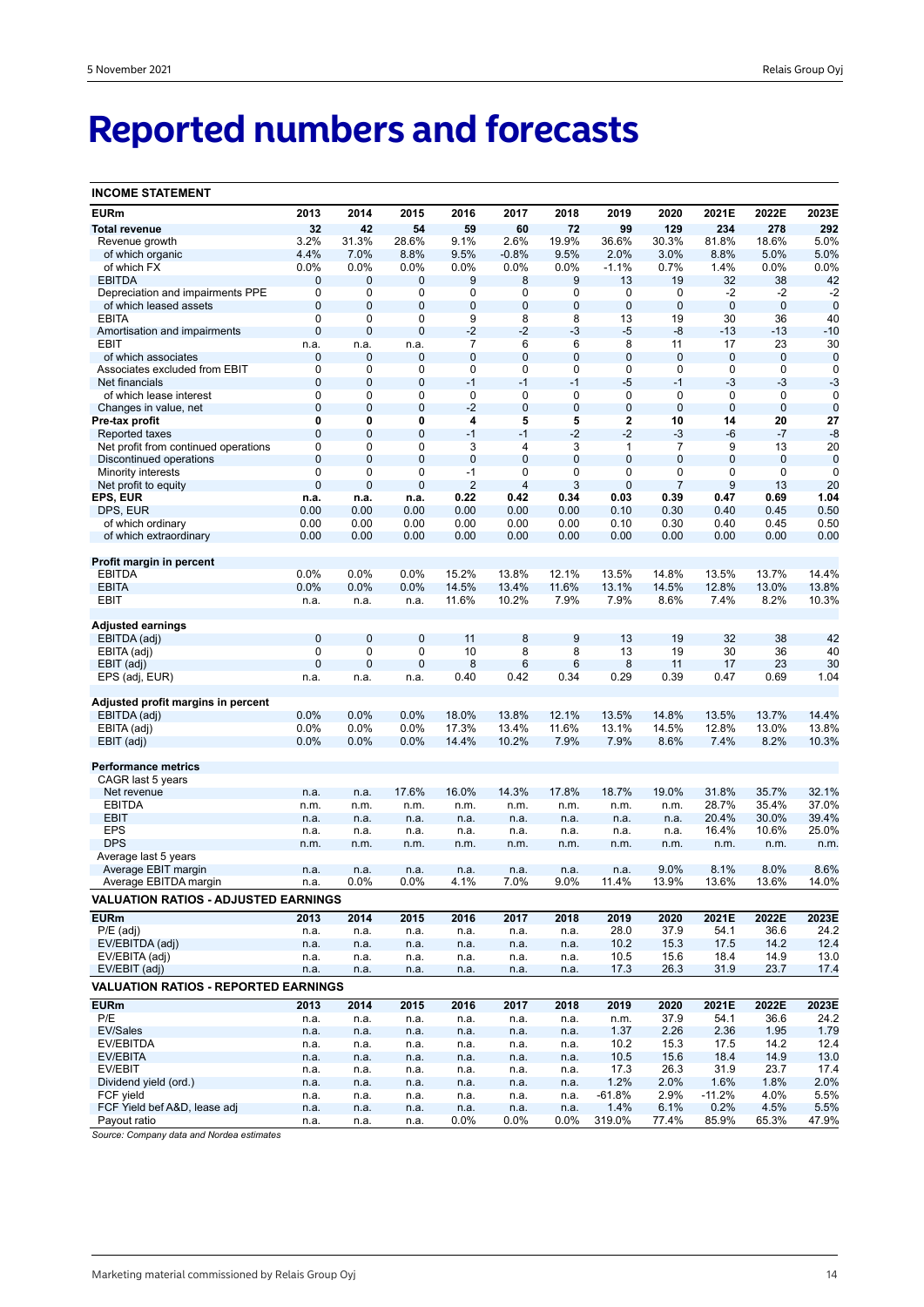# **BALANCE SHEET**

| <b>EURm</b>                                                          | 2013                | 2014                | 2015                | 2016                 | 2017                 | 2018                 | 2019                  | 2020                  | 2021E                 | 2022E                 | 2023E           |
|----------------------------------------------------------------------|---------------------|---------------------|---------------------|----------------------|----------------------|----------------------|-----------------------|-----------------------|-----------------------|-----------------------|-----------------|
| Intangible assets                                                    | $\overline{0}$      | $\overline{0}$      | 0                   | 5                    | $\overline{7}$       | 5                    | 54                    | 59                    | 92                    | 81                    | 71              |
| of which R&D                                                         | 0                   | $\mathbf 0$         | 0                   | 0                    | 0                    | 0                    | $\mathbf 0$           | 0                     | 0                     | $\mathbf 0$           | $\mathbf 0$     |
| of which other intangibles                                           | $\mathbf 0$         | $\mathbf{0}$        | $\overline{0}$      | $\overline{0}$       | $\overline{0}$       | $\overline{0}$       | $\mathbf{1}$          | $\overline{0}$        | 3                     | 3                     | 3               |
| of which goodwill                                                    | 0                   | 0                   | $\mathbf 0$         | 5                    | 7                    | 5                    | 54                    | 58                    | 88                    | 77                    | 67              |
| Tangible assets                                                      | $\overline{0}$      | $\mathbf{0}$        | $\overline{0}$      | 1                    | $\mathbf{1}$         | $\mathbf{1}$         | $\mathbf{1}$          | $\mathbf{1}$          | 9                     | 9                     | 9               |
| of which leased assets                                               | $\overline{0}$      | $\overline{0}$      | $\overline{0}$      | $\overline{0}$       | $\overline{0}$       | 0                    | 0                     | $\overline{0}$        | 0                     | $\overline{0}$        | $\overline{0}$  |
| Shares associates                                                    | $\overline{0}$      | $\overline{0}$      | $\overline{0}$      | $\overline{0}$       | $\overline{0}$       | $\overline{0}$       | $\overline{0}$        | $\overline{0}$        | $\overline{0}$        | $\overline{0}$        | $\overline{0}$  |
| Interest bearing assets                                              | $\overline{0}$      | 0                   | $\mathbf 0$         | $\overline{0}$       | 0                    | $\overline{0}$       | 0                     | $\mathbf 0$           | 0                     | 0                     | $\mathbf 0$     |
| Deferred tax assets                                                  | $\overline{0}$      | $\overline{0}$      | $\overline{0}$      | $\overline{0}$       | $\overline{0}$       | $\overline{0}$       | $\overline{0}$        | $\overline{0}$        | $\overline{0}$        | $\overline{0}$        | $\overline{0}$  |
| Other non-IB non-current assets                                      | 0                   | 0                   | 0                   | 0                    | 0                    | 0                    | 0                     | 0                     | 0                     | 0                     | $\mathbf 0$     |
| Other non-current assets                                             | $\overline{0}$      | $\Omega$            | $\overline{0}$      | $\overline{0}$       | $\overline{0}$       | $\overline{0}$       | $\overline{0}$        | $\overline{0}$        | $\overline{0}$        | $\overline{0}$        | $\overline{0}$  |
| Total non-current assets                                             | 0                   | $\mathbf 0$         | 0                   | 5                    | 8                    | 6                    | 55                    | 59                    | 101                   | 90                    | 80              |
| Inventory                                                            | $\overline{0}$      | $\Omega$            | $\overline{0}$      | 26                   | 27                   | 29                   | 43                    | 44                    | 76                    | 85                    | 89              |
| Accounts receivable                                                  | $\overline{0}$      | 0                   | $\overline{0}$      | 5                    | 8                    | 8                    | 12                    | 13                    | 16                    | 19                    | 20              |
| Short-term leased assets                                             | $\overline{0}$      | $\overline{0}$      | $\overline{0}$      | $\overline{0}$       | $\overline{0}$       | $\overline{0}$       | $\overline{0}$        | $\overline{0}$        | $\overline{0}$        | $\overline{0}$        | $\overline{0}$  |
| Other current assets                                                 | $\overline{0}$      | $\Omega$            | $\overline{0}$      | $\overline{3}$       | 1                    | $\overline{2}$       | $\overline{3}$        | $\overline{3}$        | $\overline{5}$        | 6                     | 6               |
| Cash and bank                                                        | $\overline{0}$      | $\overline{0}$      | $\overline{0}$      | $\overline{1}$       | $\overline{2}$       | $\overline{2}$       | 30                    | 35                    | 18                    | 19                    | 22              |
| Total current assets                                                 | 0                   | 0                   | $\Omega$            | 35                   | 37                   | 42                   | 88                    | 95                    | 115                   | 129                   | 137             |
| Assets held for sale                                                 | $\mathbf 0$         | $\overline{0}$      | n.a.                | n.a.                 | n.a.                 | n.a.                 | n.a.                  | n.a.                  | n.a.                  | n.a.                  | n.a.            |
| Total assets                                                         | $\mathbf{0}$        | 0                   | 0                   | 40                   | 45                   | 48                   | 143                   | 154                   | 215                   | 219                   | 217             |
| Shareholders equity                                                  | $\Omega$            | $\Omega$            | $\Omega$            | 6                    | 11                   | 17                   | 64                    | 72                    | 81                    | 87                    | 98              |
| Of which preferred stocks                                            | $\overline{0}$      | $\overline{0}$      | $\overline{0}$      | $\overline{0}$       | $\overline{0}$       | $\overline{0}$       | $\overline{0}$        | $\overline{0}$        | $\mathbf 0$           | $\overline{0}$        | $\mathbf 0$     |
| Of which equity part of hybrid debt                                  | $\overline{0}$      | $\Omega$            | 0                   | 0                    | 0                    | 0                    | 0                     | $\overline{0}$        | 0                     | $\mathbf 0$           | $\mathbf 0$     |
| Minority interest                                                    | $\overline{0}$      | $\overline{0}$      | $\overline{0}$      | 3                    | 3                    | $\mathbf{1}$         | $\overline{0}$        | $\overline{0}$        | $\mathbf{1}$          | $\mathbf{1}$          | $\overline{1}$  |
| <b>Total Equity</b>                                                  | $\mathbf 0$         | 0                   | $\mathbf 0$         | 9                    | 14                   | 17                   | 64                    | 72                    | 82                    | 88                    | 99              |
| Deferred tax                                                         | $\overline{0}$      | $\mathbf 0$         | $\overline{0}$      | $\overline{0}$       | $\overline{0}$       | $\overline{0}$       | $\overline{2}$        | 3                     | 3                     | 3                     | 3               |
| Long term interest bearing debt                                      | $\mathbf 0$         | 0                   | $\mathbf 0$         | 15                   | 11                   | 14                   | 59                    | 58                    | 93                    | 83                    | 68              |
| Pension provisions                                                   | $\overline{0}$      | $\overline{0}$      | $\overline{0}$      | $\overline{0}$       | $\overline{0}$       | $\overline{0}$       | $\overline{0}$        | $\overline{0}$        | $\Omega$              | $\mathbf{0}$          | $\overline{0}$  |
| Other long-term provisions                                           | $\mathbf 0$         | $\Omega$            | $\Omega$            | 0                    | $\Omega$             | $\mathbf 0$          | 0                     | $\mathbf 0$           | $\Omega$              | $\mathbf 0$           | $\Omega$        |
| Other long-term liabilities                                          | $\overline{0}$      | $\overline{0}$      | $\overline{0}$      | 3                    | $\overline{0}$       | $\overline{2}$       | $\overline{0}$        | $\overline{0}$        | $\mathbf{0}$          | $\overline{0}$        | $\mathbf 0$     |
| Non-current lease debt                                               | $\overline{0}$      | 0                   | $\overline{0}$      | 0                    | $\Omega$             | 0                    | $\Omega$              | $\Omega$              | $\Omega$              | $\Omega$              | $\mathbf 0$     |
| Convertible debt                                                     | $\overline{0}$      | $\overline{0}$      | $\overline{0}$      | $\overline{0}$       | $\overline{0}$       | $\overline{0}$       | $\overline{0}$        | $\overline{0}$        | $\overline{0}$        | $\overline{0}$        | $\mathbf 0$     |
| Shareholder debt                                                     | $\mathbf 0$         | $\mathbf 0$         | $\mathbf 0$         | 0                    | $\mathbf 0$          | 0                    | 0                     | $\mathbf 0$           | 0                     | 0                     | $\mathbf 0$     |
| Hybrid debt                                                          | $\overline{0}$      | $\overline{0}$      | $\overline{0}$      | $\overline{0}$       | $\overline{0}$       | $\overline{0}$       | $\overline{0}$        | $\overline{0}$        | $\overline{0}$        | $\overline{0}$        | $\overline{0}$  |
| Total non-current liabilities                                        | $\mathbf 0$         | 0                   | $\Omega$            | 18                   | 12                   | 16                   | 62                    | 61                    | 96                    | 86                    | 71              |
| Short-term provisions                                                | $\mathbf 0$         | $\mathbf{0}$        | $\overline{0}$      | $\mathbf 0$          | $\overline{0}$       | $\bf 0$              | $\overline{0}$        | $\mathbf 0$           | $\bf 0$               | $\mathbf 0$           | $\mathbf 0$     |
| Accounts payable                                                     | $\mathbf 0$         | $\Omega$            | $\Omega$            | 3                    | 4                    | 4                    | $\overline{7}$        | 9                     | 19                    | 24                    | 25              |
| Current lease debt                                                   | $\overline{0}$      | $\overline{0}$      | $\overline{0}$      | $\overline{0}$       | $\overline{0}$       | $\overline{0}$       | $\overline{0}$        | $\overline{0}$        | $\mathbf{0}$          | $\overline{0}$        | $\mathbf 0$     |
| Other current liabilities                                            | $\mathbf 0$         | 0                   | $\mathbf 0$         | 3                    | 4                    | 5                    | 6                     | 8                     | 14                    | 16                    | 17              |
| Short term interest bearing debt                                     | $\overline{0}$      | $\overline{0}$      | $\overline{0}$      | 8                    | 12                   | 6                    | 5                     | 5                     | 5                     | 5                     | 5               |
| <b>Total current liabilities</b>                                     | $\overline{0}$      | $\overline{0}$      | $\overline{0}$      | 14                   | 19                   | 15                   | 18                    | 21                    | 38                    | 45                    | 47              |
| Liabilities for assets held for sale<br>Total liabilities and equity | $\overline{0}$<br>0 | $\overline{0}$<br>0 | $\overline{0}$<br>0 | $\overline{0}$<br>40 | $\overline{0}$<br>45 | $\overline{0}$<br>48 | $\overline{0}$<br>143 | $\overline{0}$<br>155 | $\overline{0}$<br>215 | $\overline{0}$<br>219 | $\Omega$<br>217 |
|                                                                      |                     |                     |                     |                      |                      |                      |                       |                       |                       |                       |                 |
| <b>Balance sheet and debt metrics</b>                                |                     |                     |                     |                      |                      |                      |                       |                       |                       |                       |                 |
| Net debt                                                             | $\overline{0}$      | $\mathbf 0$         | $\overline{0}$      | 22                   | 22                   | 18                   | 35                    | 28                    | 80                    | 69                    | 51              |
| of which lease debt                                                  | $\mathbf 0$         | $\Omega$            | $\mathbf 0$         | 0                    | $\mathbf 0$          | 0                    | 0                     | 0                     | 0                     | 0                     | 0               |
| Working capital                                                      | $\overline{0}$      | $\mathbf{0}$        | 0                   | 28                   | 28                   | 31                   | 46                    | 44                    | 65                    | 70                    | 73              |
| Invested capital                                                     | $\mathbf 0$         | $\Omega$            | $\mathbf 0$         | 34                   | 36                   | 37                   | 101                   | 103                   | 165                   | 159                   | 153             |
| Capital employed                                                     | $\overline{0}$      | $\overline{0}$      | $\overline{0}$      | 32                   | 37                   | 37                   | 128                   | 135                   | 180                   | 176                   | 172             |
| <b>ROE</b>                                                           | n.m.                | n.m.                | n.m.                | 64.1%                | 44.7%                | 22.7%                | 1.0%                  | 10.2%                 | 11.4%                 | 15.3%                 | 21.0%           |
| <b>ROIC</b>                                                          | n.m.                | n.m.                | n.m.                | 35.3%                | 12.4%                | 11.1%                | 8.0%                  | 7.6%                  | 9.0%                  | 9.8%                  | 13.5%           |
| ROCE                                                                 | n.m.                | n.m.                | n.m.                | 53.4%                | 17.9%                | 15.7%                | 9.6%                  | 10.1%                 | 11.4%                 | 13.3%                 | 17.7%           |
| Net debt/EBITDA                                                      | n.m.                | n.m.                | n.m.                | 2.5                  | 2.6                  | 2.0                  | 2.6                   | 1.5                   | 2.5                   | 1.8                   | 1.2             |
| Interest coverage                                                    | n.a.                | n.a.                | n.a.                | n.m.                 | n.m.                 | n.m.                 | n.m.                  | n.m.                  | n.m.                  | n.m.                  | n.m.            |
| Equity ratio                                                         | n.m.                | n.m.                | n.m.                | 15.2%                | 23.8%                | 34.7%                | 44.5%                 | 46.5%                 | 37.7%                 | 39.8%                 | 45.3%           |
| Net gearing<br>$1.11 - 1.1$                                          | n.m.                | n.m.                | n.m.                | 244.3%               | 152.2%               | 102.0%               | 54.3%                 | 39.1%                 | 98.3%                 | 78.3%                 | 51.3%           |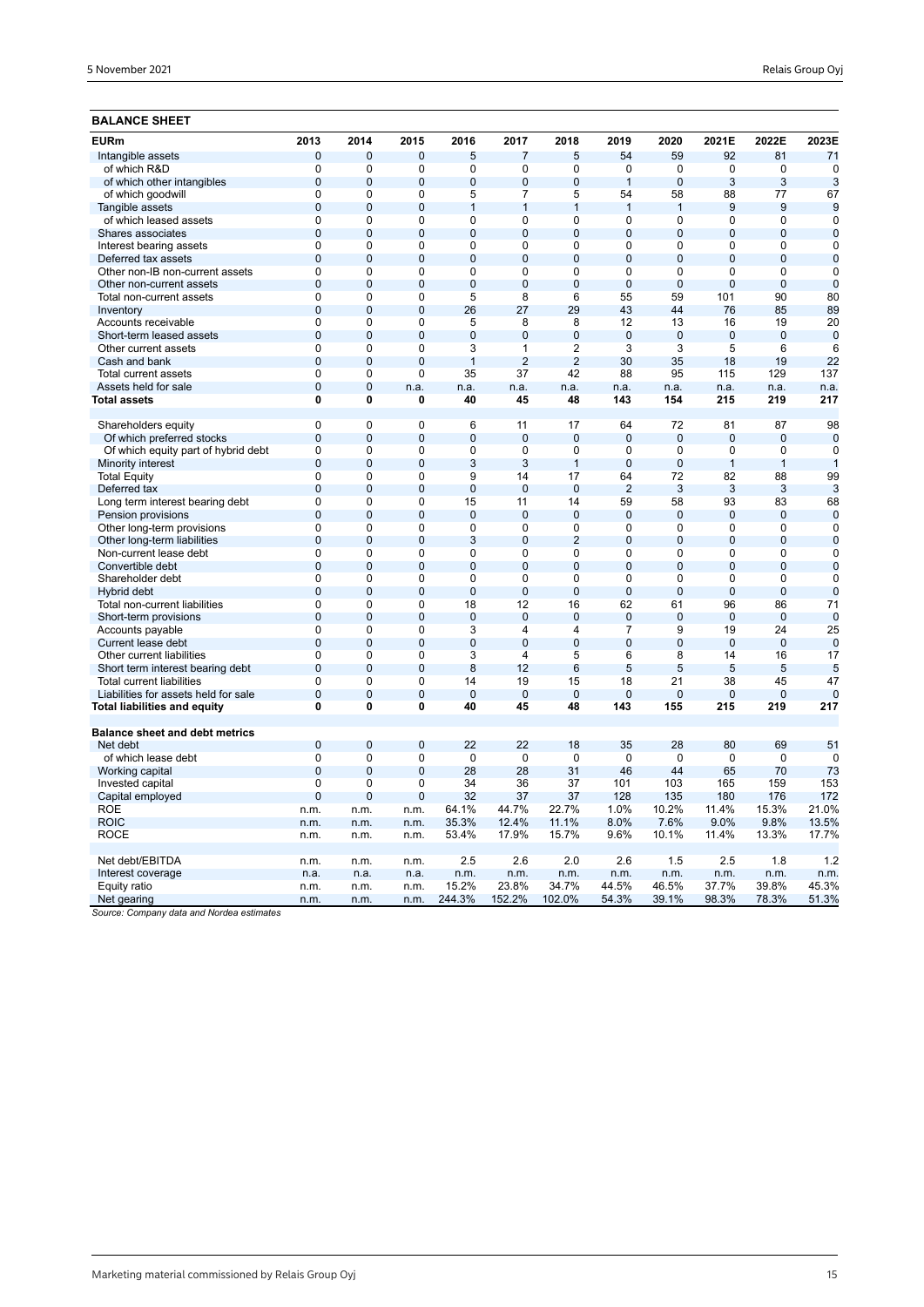# **CASH FLOW STATEMENT**

| ,,,,,,,,,,,,,,,,,,,,,,,,            |              |                |                |                |                |                |                |                |                |                |                |
|-------------------------------------|--------------|----------------|----------------|----------------|----------------|----------------|----------------|----------------|----------------|----------------|----------------|
| <b>EURm</b>                         | 2013         | 2014           | 2015           | 2016           | 2017           | 2018           | 2019           | 2020           | 2021E          | 2022E          | 2023E          |
| <b>EBITDA (adj) for associates</b>  | $\bf{0}$     | $\mathbf{0}$   | 0              | 9              | 8              | 9              | 13             | 19             | 32             | 38             | 42             |
| Paid taxes                          | 0            | 0              | 0              | 0              | $\Omega$       | $-2$           | $-2$           | $-3$           | $-6$           | $-7$           | -8             |
| Net financials                      | $\mathbf{0}$ | $\mathbf{0}$   | $\overline{0}$ | $\mathbf{0}$   | $\overline{0}$ | $-1$           | $-6$           | $-1$           | $-3$           | $-3$           | $-3$           |
| Change in provisions                | $\Omega$     | $\Omega$       | $\Omega$       | 0              | $\Omega$       | 0              | $\Omega$       | $\Omega$       | $\Omega$       | $\Omega$       | 0              |
| Change in other LT non-IB           | $\mathbf 0$  | $\mathbf 0$    | $\overline{0}$ | 3              | $-3$           | $\overline{2}$ | $-2$           | $\mathbf{0}$   | $\mathbf{0}$   | 0              | $\overline{0}$ |
| Cash flow to/from associates        | $\Omega$     | $\Omega$       | 0              | 0              | 0              | 0              | $\Omega$       | 0              | $\Omega$       | 0              | 0              |
| Dividends paid to minorities        | $\mathbf{0}$ | $\mathbf 0$    | $\overline{0}$ | $\overline{0}$ | $\overline{0}$ | $\overline{0}$ | $\overline{0}$ | $\overline{0}$ | $\overline{0}$ | $\mathbf{0}$   | $\overline{0}$ |
| Other adj to reconcile to cash flow | $\Omega$     | 0              | 0              | $-11$          | -6             | $-2$           |                | $\Omega$       | $\Omega$       | 0              | $\Omega$       |
| <b>Funds from operations (FFO)</b>  | $\mathbf 0$  | 0              | 0              | 0              | $\mathbf 0$    | 6              | 5              | 15             | 23             | 28             | 32             |
| Change in NWC                       | $\Omega$     | $\Omega$       | 0              | 0              | 0              | $-2$           | $-3$           | 1              | $-21$          | $-5$           | $-3$           |
| Cash flow from operations (CFO)     | $\bf{0}$     | $\mathbf{0}$   | 0              | $\bf{0}$       | $\bf{0}$       | 3              | $\overline{2}$ | 16             | $\overline{2}$ | 23             | 28             |
| Capital expenditure                 | $\Omega$     | $\Omega$       | $\Omega$       | $\Omega$       | $\Omega$       | $\Omega$       | 0              | $\Omega$       | $-2$           | $-2$           | $-2$           |
| Free cash flow before A&D           | $\bf{0}$     | $\bf{0}$       | $\bf{0}$       | $\bf{0}$       | $\mathbf{0}$   | 3              | 1              | 16             | $\overline{1}$ | 21             | 26             |
| Proceeds from sale of assets        | $\Omega$     | $\Omega$       | $\Omega$       | $\Omega$       | $\Omega$       | $\Omega$       | 1              | 1              | $\Omega$       | $\Omega$       | $\Omega$       |
| Acquisitions                        | $\Omega$     | $\Omega$       | $\overline{0}$ | $\mathbf{0}$   | $\mathbf{0}$   | $-1$           | $-65$          | $-9$           | $-54$          | $-2$           | $\mathbf 0$    |
| Free cash flow                      | $\Omega$     | $\Omega$       | $\Omega$       | 0              | 0              | 2              | $-63$          | 8              | $-53$          | 19             | 26             |
| Free cash flow bef A&D, lease adj   | $\Omega$     | $\Omega$       | $\overline{0}$ | $\overline{0}$ | $\overline{0}$ | 3              | $\mathbf{1}$   | 16             | $\mathbf{1}$   | 21             | 26             |
| Dividends paid                      | $\mathbf 0$  | $\mathbf 0$    | 0              | 0              | 0              | $\mathbf{0}$   | $\mathbf 0$    | $-2$           | $-5$           | $-7$           | $-8$           |
| Equity issues / buybacks            | 0            | $\Omega$       | $\Omega$       | 0              | $\Omega$       | 0              | 44             | $\Omega$       | 1              | $\Omega$       | $\Omega$       |
| Net change in debt                  | $\mathbf 0$  | $\mathbf{0}$   | $\mathbf{0}$   | $\mathbf{0}$   | $\overline{0}$ | $\overline{0}$ | 42             | $-1$           | 35             | $-10$          | $-15$          |
| Other financing adjustments         | $\Omega$     | $\Omega$       | $\Omega$       | 0              | 0              | 0              | 0              | 0              | 0              | 0              | $\Omega$       |
| Other non-cash adjustments          | $\mathbf{0}$ | $\overline{0}$ | $\overline{0}$ | $\mathbf{1}$   | 1              | $-2$           | 4              | $\mathbf 0$    | 5              | 0              | $\mathbf 0$    |
| Change in cash                      | $\Omega$     | $\Omega$       | $\Omega$       | 1              | 1              | 1              | 27             | 5              | $-17$          | $\overline{2}$ | 3              |
| <b>Cash flow metrics</b>            |              |                |                |                |                |                |                |                |                |                |                |
| Capex/D&A                           | n.m.         | n.m.           | n.m.           | 0.0%           | 0.0%           | 6.9%           | 7.3%           | 0.0%           | 10.5%          | 13.7%          | 18.2%          |
| Capex/Sales                         | 0.0%         | 0.0%           | 0.0%           | 0.0%           | 0.0%           | 0.3%           | 0.4%           | 0.0%           | 0.6%           | 0.7%           | 0.7%           |
| Key information                     |              |                |                |                |                |                |                |                |                |                |                |
| Share price year end (/current)     | n.a.         | n.a.           | n.a.           | n.a.           | n.a.           | n.a.           | 8              | 15             | 25             | 25             | 25             |
| Market cap.                         | n.a.         | n.a.           | n.a.           | n.a.           | n.a.           | n.a.           | 101            | 263            | 471            | 471            | 471            |
| Enterprise value                    | n.a.         | n.a.           | n.a.           | n.a.           | n.a.           | n.a.           | 136            | 292            | 552            | 540            | 523            |
| Diluted no. of shares, year-end (m) | 0.0          | 0.0            | 0.0            | 9.1            | 9.1            | 9.1            | 12.3           | 17.9           | 18.7           | 18.7           | 18.7           |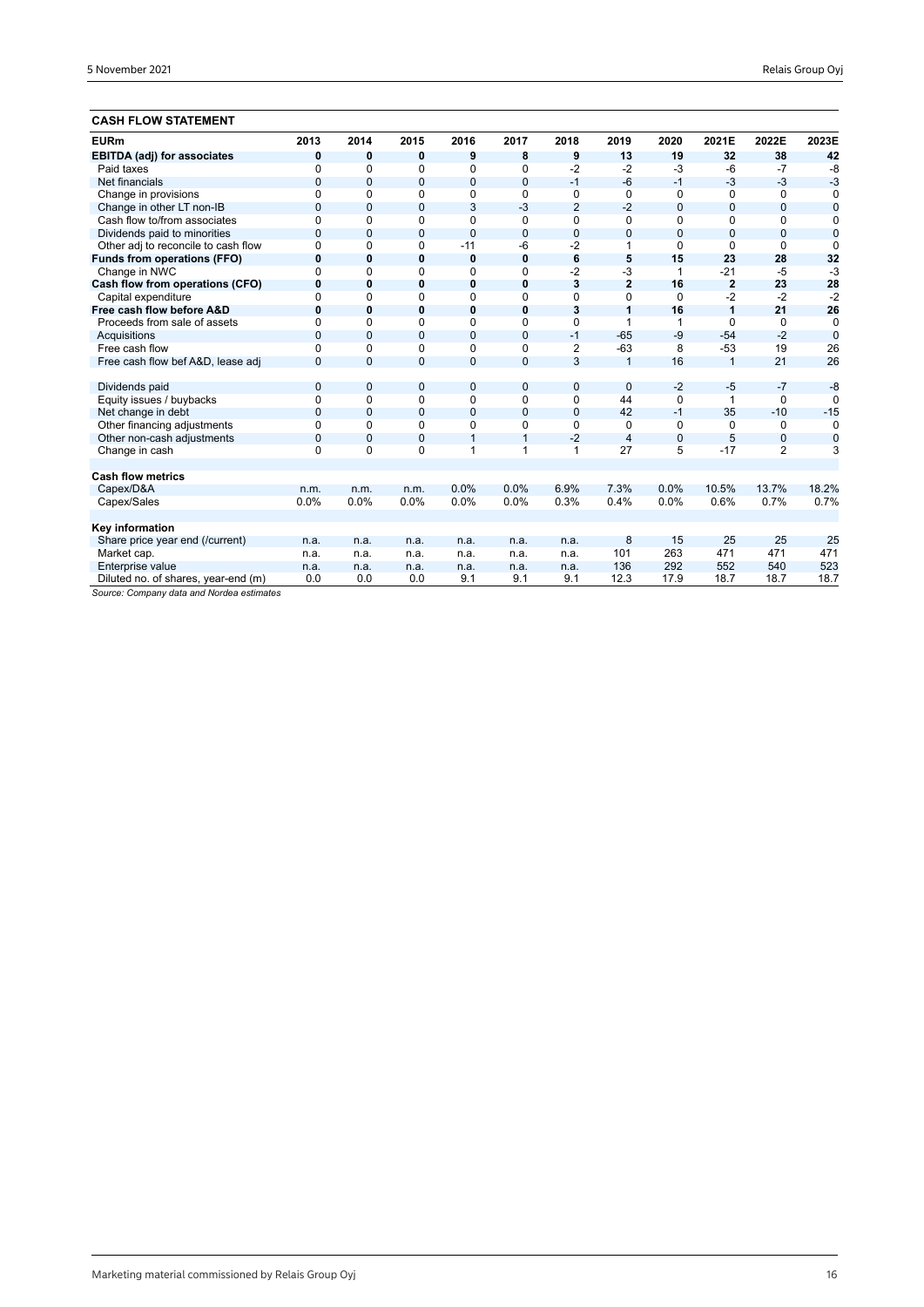# **Disclaimer and legal disclosures**

**Origin of the report**<br>This publication or report originates from: Nordea Bank Abp, including its branches Nordea Danmark, Filial af Nordea Bank Abp, Mordea Bank Abp, filial i Norge and<br>Nordea Bank Abp, filial i Sverige (t

Nordea Bank Abp is supervised by the European Central Bank and the Finnish Financial Supervisory Authority and the branches are supervised by the European Central<br>Bank and the Finnish Financial Supervisory Authority and th

#### **Content of report**

This report has been prepared solely by Nordea Markets or Equity Sales & Research.

Opinions or suggestions from Nordea Markets credit and equity research may deviate from one another or from opinions presented by other departments in Nordea. This may typically be the result of differing time horizons, methodologies, contexts or other factors.

The information provided herein is not intended to constitute and does not constitute investment advice nor is the information intended as an offer or solicitation for the purchase or sale of any financial instrument. The information contained herein has no regard to the specific investment objectives, the financial situation or particular needs of any particular recipient. Relevant and specific professional advice should always be obtained before making any investment or credit decision

Opinions or ratings are based on one or more methods of valuation, for instance cash flow analysis, use of multiples, behavioural technical analyses of underlying market movements in combination with considerations of the market situation and the time horizon. Key assumptions of forecasts or ratings in research cited or reproduced appear<br>in the research material from the named sources. The subsequent versions of the report, provided that the relevant company/issuer is treated anew in such later versions of the report.

#### **Validity of the report**

All opinions and estimates in this report are, regardless of source, given in good faith, and may only be valid as of the stated date of this report and are subject to change without notice.

#### **No individual investment or tax advice**

The report is intended only to provide general and preliminary information to investors and shall not be construed as the basis for any investment decision. This report has<br>been prepared by Nordea Markets or Equity Sales & into account the individual investor's particular financial situation, existing holdings or liabilities, investment knowledge and experience, investment objective and horizon or<br>risk profile and preferences. The investor m The investor bears the risk of losses in connection with an investment.

Before acting on any information in this report, it is recommendable to consult (without being limited to) one's financial, legal, tax, accounting, or regulatory advisor in any relevant jurisdiction.

The information contained in this report does not constitute advice on the tax consequences of making any particular investment decision. Each investor shall make his/her own appraisal of the tax and other financial merits of his/her investment.

#### **Sources**

This report may be based on or contain information, such as opinions, estimates and valuations which emanate from: Nordea Markets' or Equity Sales & Research analysts or representatives, publicly available information, information from other units of Nordea, or other named sources.

To the extent this publication or report is based on or contain information emanating from other sources ("Other Sources") than Nordea Markets or Equity Sales & Research<br>("External Information"), Nordea Markets or Equity S Nordea nor any other person, do guarantee the accuracy, adequacy or completeness of the External Information.

#### **Limitation of liability**

Nordea or other associated and affiliated companies assume no liability as regards to any investment, divestment or retention decision taken by the investor on the basis of<br>this report. In no event will Nordea or other ass whether being considered as foreseeable or not) resulting from the information in this report.

#### **Risk information**

The risk of investing in certain financial instruments, including those mentioned in this report, is generally high, as their market value is exposed to a lot of different factors<br>such as the operational and financial cond exchange rates, shifts in market sentiments etc. Where an investment or security is denominated in a different currency to the investor's currency of reference, changes in<br>rates of exchange may have an adverse effect on th Estimates of future performance are based on assumptions that may not be realized. When investing in individual shares, the investor may lose all or part of the investments.

#### **Conflicts of interest**

Readers of this document should note that Nordea Markets or Equity Sales & Research has received remuneration from the company mentioned in this document for the<br>production of the report. The remuneration is not dependent

Nordea, affiliates or staff in Nordea, may perform services for, solicit business from, hold long or short positions in, or otherwise be interested in the investments (including derivatives) of any company mentioned in the report.

To limit possible conflicts of interest and counter the abuse of inside knowledge, the analysts of Nordea Markets and Equity Sales & Research are subject to internal rules on sound ethical conduct, the management of inside information, handling of unpublished research material, contact with other units of Nordea and personal account dealing.<br>The internal rules have been prepared in accordance w individual analyst remuneration. Nordea and the branches are members of national stockbrokers' associations in each of the countries in which Nordea has head offices.<br>Internal rules have been developed in accordance with r Conflict of Interest Policy, which may be viewed at www.nordea.com/mifid.

#### **Distribution restrictions**

The securities referred to in this report may not be eligible for sale in some jurisdictions. This report is not intended for, and must not be distributed to private customers in the UK or the US or to customers in any other jurisdiction where restrictions may apply.

This publication or report may be distributed in the UK to institutional investors by Nordea Bank Abp London Branch of 6th Floor, 5 Aldermanbury Square, London, EC2V 7AZ, which is under supervision of the European Central Bank, Finanssivalvonta (Financial Supervisory Authority) in Finland and subject to limited regulation by the Financial<br>Conduct Authority and Prudential Regulation Aut Regulation Authority are available from us on request.

Nordea Bank Abp ("Nordea") research is not "globally branded" research. Nordea research reports are intended for distribution in the United States solely to "major U.S. institutional investors," as defined in Rule 15a-6 under the Securities Exchange Act of 1934. Any transactions in securities discussed within the research reports will be<br>chaperoned by Nordea Securities LLC ("Nordea Securi research content determinations without any input from Nordea Securities.

The research analyst(s) named on this report are not registered/qualified as research analysts with FINRA. Such research analyst(s) are also not registered with Nordea<br>Securities and therefore may not be subject to FINRA R trading securities held by a research analyst account.

This report may not be mechanically duplicated, photocopied or otherwise reproduced, in full or in part, under applicable copyright laws.